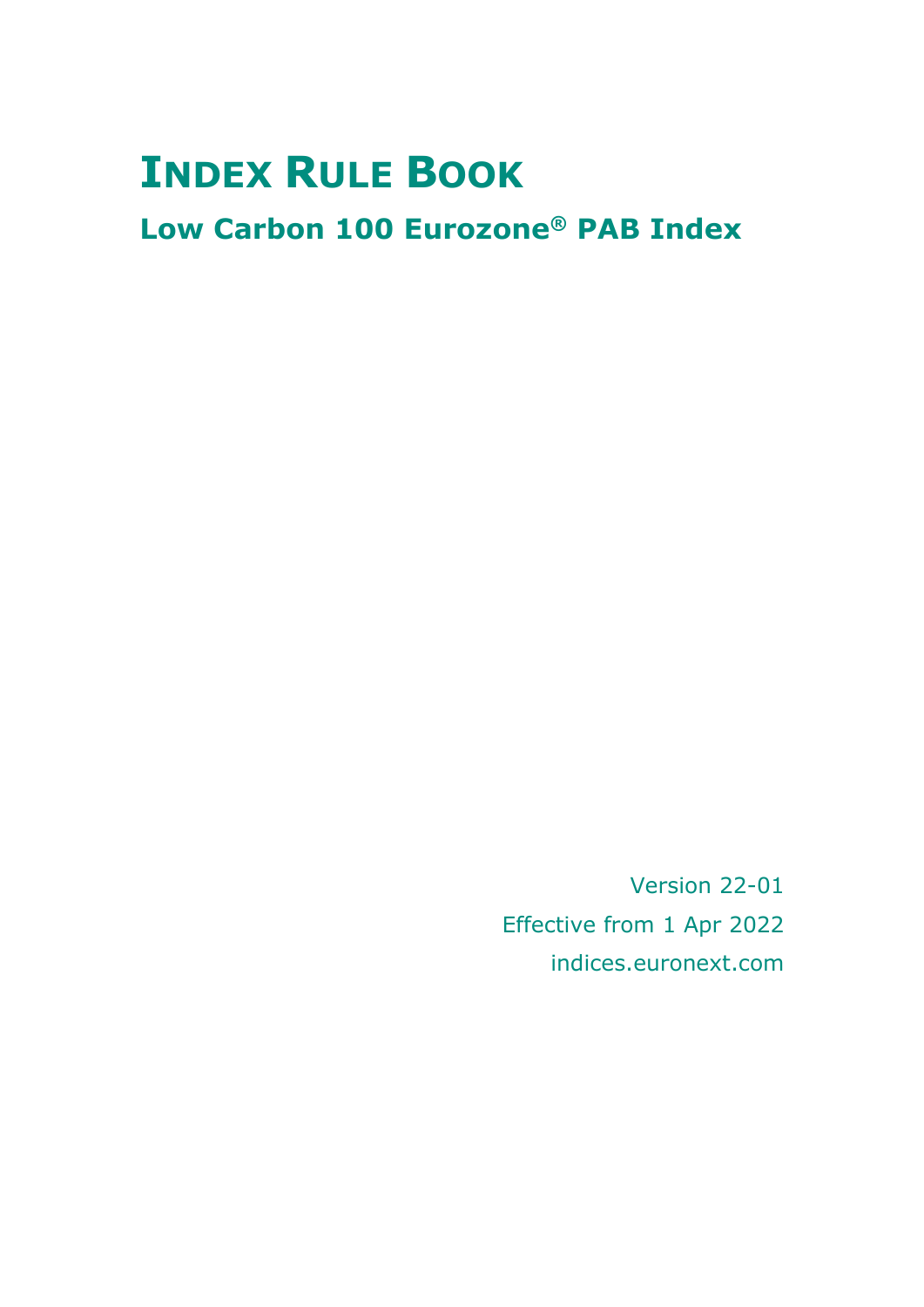This publication is for information purposes only and is not a recommendation to engage in investment activities. This publication is provided "as is" without representation or warranty of any kind. Whilst all reasonable care has been taken to ensure the accuracy of the content, Euronext does not guarantee its accuracy or completeness. Euronext will not be held liable for any loss or damages of any nature ensuing from using, trusting or acting on information provided. All proprietary rights and interest in or connected with this publication shall vest in Euronext. No part of it may be redistributed or reproduced in any form without the prior written permission of Euronext.

Euronext refers to Euronext N.V. and its affiliates. Information regarding trademarks and intellectual property rights of Euronext is located at<https://www.euronext.com/terms-use>.

© 2021, Euronext N.V. - All rights reserved.

For further information in relation to Euronext Indices please contact: [index](mailto:index-team@euronext.com)[team@euronext.com](mailto:index-team@euronext.com)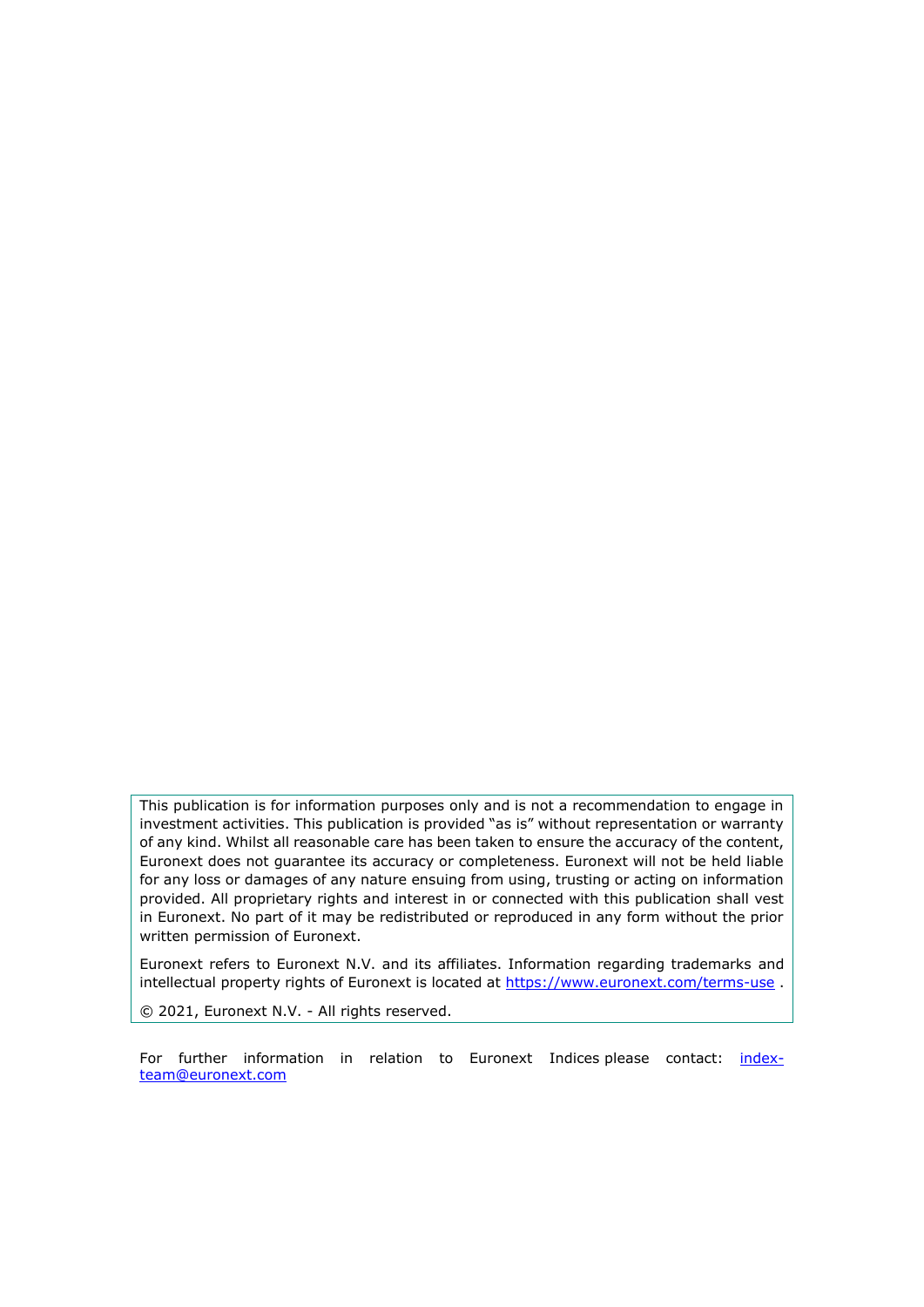# Index

| 1.                   | <b>General</b>                                                                                                                              |                                  | $\overline{2}$ |
|----------------------|---------------------------------------------------------------------------------------------------------------------------------------------|----------------------------------|----------------|
|                      | <b>Previous Version Notes</b><br>Version notes                                                                                              | $\overline{2}$<br>$\overline{2}$ |                |
| 2.                   | <b>Index reviews</b>                                                                                                                        |                                  | 3              |
| 2.1<br>$2.2^{\circ}$ | Review frequency and relevant dates<br><b>Review Selection</b><br>2.3 Periodical Weighting Update<br>2.4 Low Carbon PAB Weighting procedure | 3<br>3<br>8<br>8                 |                |
| 3 <sub>1</sub>       | <b>References</b>                                                                                                                           |                                  | 15             |
| 3.1<br>3.2           | Reference Table<br>Base currency<br>3.3 Publication                                                                                         | 15<br>15<br>15                   |                |
| 4.                   | <b>Data provider specifications</b>                                                                                                         |                                  | 16             |
|                      | 4.1 United Nations Global Compact<br>4.2 Other screenings based on V.E data                                                                 | 16<br>17                         |                |
| 5.                   | <b>ESG Disclosures</b>                                                                                                                      |                                  | 19             |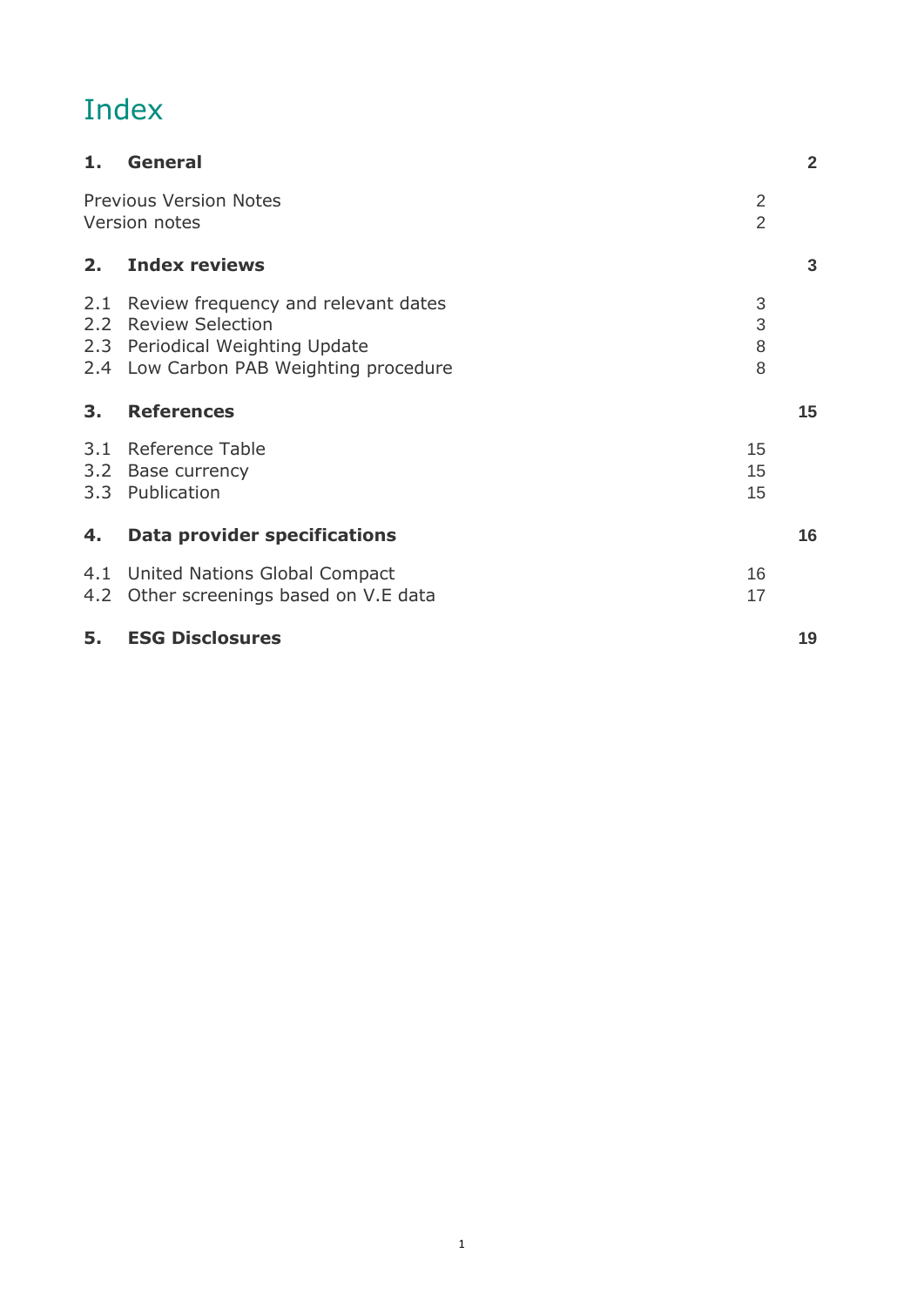# <span id="page-3-0"></span>**1. GENERAL**

This document is applicable to the Low Carbon 100 Eurozone® PAB Index ("Index Family"), which consists of all the Indices as mentioned in the Reference Table.

The Low Carbon 100 Eurozone PAB Index is designed to reflect the price level trends in the trading of shares listed in Eurozone.

Euronext Paris is the Administrator of this Index Family. The Expert Committee acts as Independent Supervisor of the Index Family.

Euronext N.V. or its subsidiaries (hereinafter jointly "Euronext") owns all intellectual and other property rights to the index, including the name, the composition and the calculation of the index. Information regarding trademarks and intellectual property rights of Euronext is located at <https://www.euronext.com/terms-use> .

# <span id="page-3-1"></span>**PREVIOUS VERSION NOTES**

(Low Carbon family)

18-01 Change of definition of Free Float Factor

18-01 Addition of the exclusion rules for some energy companies

18-01 Addition of some rules to arrive to '100- NG' companies

19-01 Full methodology updated, see announcement No 2019-93

19-02 Review dates modified from December to March (annual review) and from June to September (semiannual) + exclusion of the ICB Subsectors Oil Equipment & Services.

The perimeter of exclusions at semi-annual review includes the UNGC principles.

20-01 Update of the CDP Equivalence table: "Not requested to respond" set at 0 instead of 0.5.

20-02 Integration of ESG Disclosures and update for ICB classification definition changes

20-03 Addition of PAB compliance mechanisms

20-04 Low Carbon 100 Europe® Index renamed to Low Carbon 100 Europe® PAB Index

21-01 Annual review implementation date modified to the first Wednesday of April instead of the third Friday of March, new rule weighting rule for the Green pocket, addition of exclusions related to Nuclear, Conventional weapons and Controversial weapons.

21-02 Addition of Low Carbon 100 Eurozone PAB and Low Carbon 300 World PAB

| Version   | Effective<br>date | New or changed parts                                                                                                                  | Reference/announcement |
|-----------|-------------------|---------------------------------------------------------------------------------------------------------------------------------------|------------------------|
| $21 - 01$ | 15-12-2021        | restyled version in view of<br>newly published<br>Calculation and Corporate<br>Actions rulebooks                                      |                        |
| $22 - 01$ | April 2022        | Addition of 'civilian firearms'<br>to the 'conventional weapons'<br>screening. Exclusion of<br>'tobacco production' made<br>explicit. |                        |

# <span id="page-3-2"></span>**VERSION NOTES**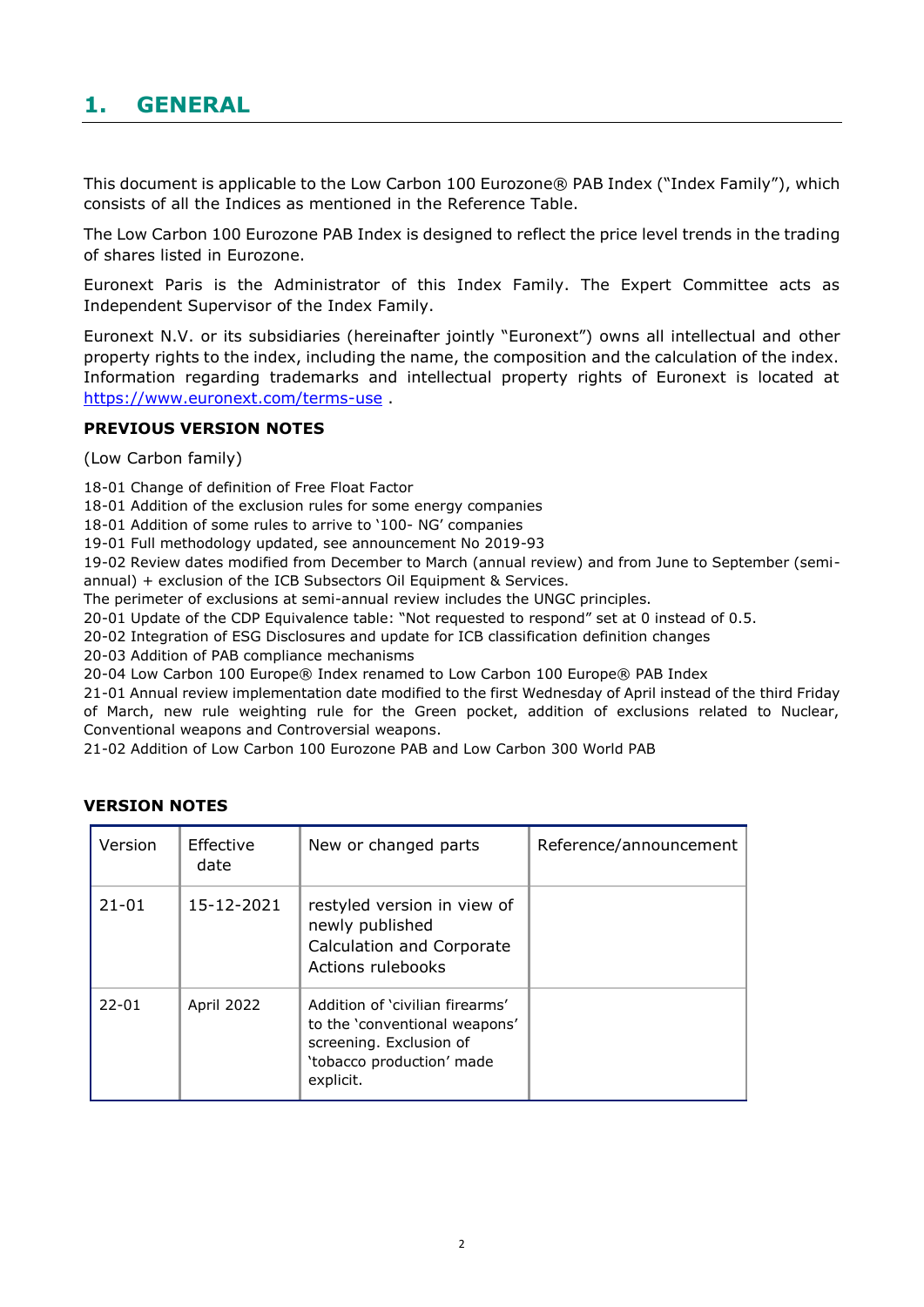# <span id="page-4-0"></span>**2. INDEX REVIEWS**

# <span id="page-4-1"></span>**2.1 REVIEW FREQUENCY AND RELEVANT DATES**

| <b>Review frequency:</b>                                | Annually, with semi annual screening for UNGC controversies.                                                                                    |
|---------------------------------------------------------|-------------------------------------------------------------------------------------------------------------------------------------------------|
| <b>Review Effective</b><br>Date:                        | After the market close of the first Wednesday of April. For semi<br>annual review: after the market close of the first Wednesday of<br>October. |
| <b>Review Cut-Off</b><br>Date:                          | After the market close of the penultimate Friday of February. For<br>semi-annual review: one week before the Review Effective Date.             |
| <b>Review</b><br>Announcement<br>Date:                  | At least six trading days before the Review Effective Date.                                                                                     |
| <b>Review Weighting</b><br><b>Announcement</b><br>Date: | Two days before the Review Effective Date.                                                                                                      |

# <span id="page-4-2"></span>**2.2 REVIEW SELECTION**

# **2.2.1 General methodology objectives**

The Index seeks compliance with Paris Aligned Benchmark (PAB) objectives.

The Index targets a fixed number of constituents after a stringent exclusion process and with a Climate best-in-class approach. Among them a Green pocket with a weight of 5% is composed of stocks with high proportion of turnover linked to renewables or energy efficiency.

Compliance with PAB is aimed to via weight adjustments following core selection and preliminary weights.

The weight of the highest Weighted Carbon Intense stock in the index is diminished up to 30% and rebalanced in its Super-sector, to less Carbon Intense companies. This process is reiterated with a second company if needed and so on, until the index is compliant with the PAB Carbon Intensity requirements.

# **2.2.2 Data Partner**

Vigeo Eiris (V.E.) provides research datapoints related to EGS, Energy transition, Carbon exposure, Controversies and Activity involvement.

# **2.2.3 Climate Impact sections**

Grouping of companies based on NACE section classification (Annex I to EC Regulation No 1893/006) into two sections:

- o High Climate Impact section
	- NACE Sections A to H and Section L
- o Low Climate Impact section
	- NACE Section that are not part of the High Climate Impact section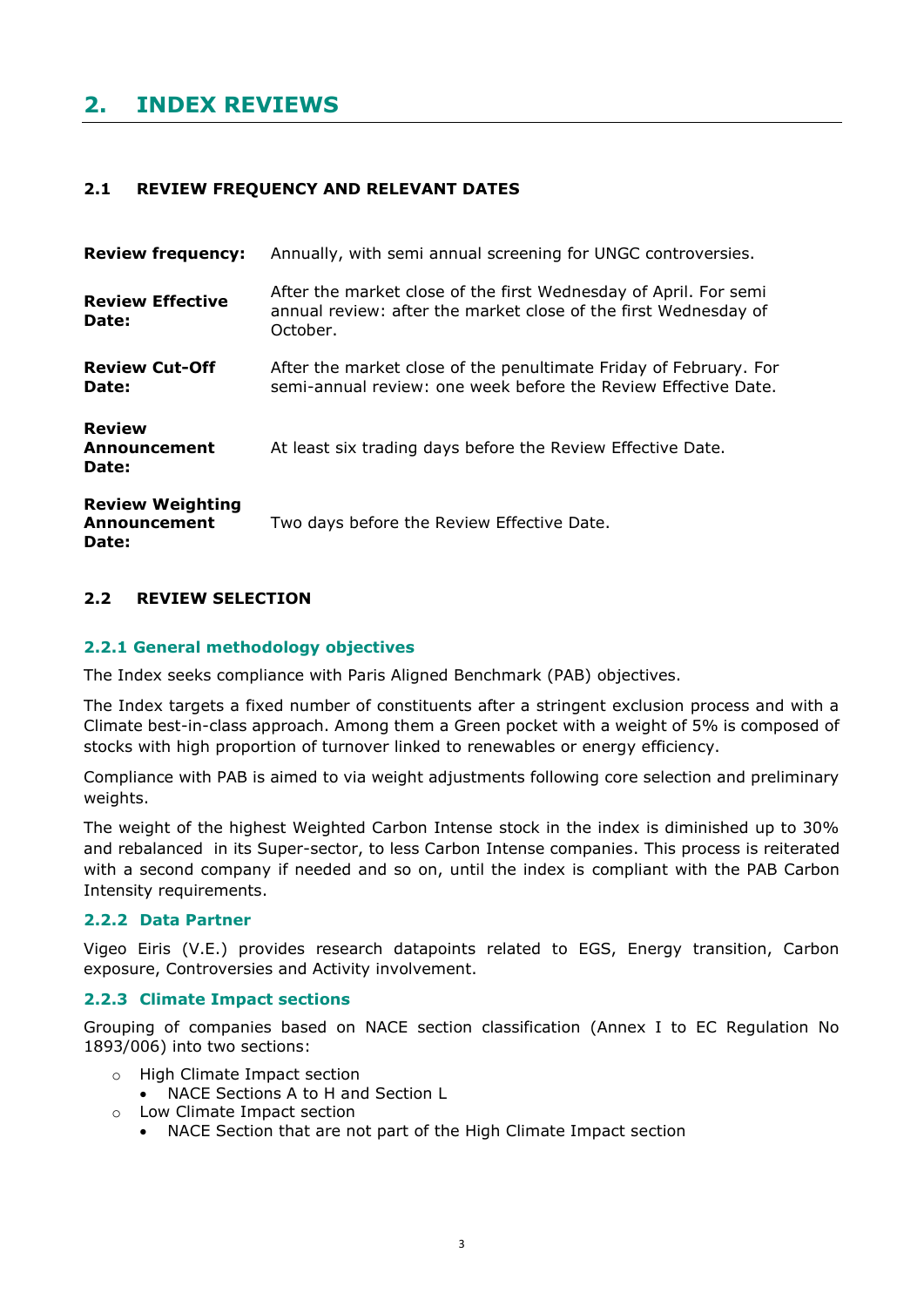| <b>NACE Section</b> | <b>NACE Section Name</b>                                                     |                      |
|---------------------|------------------------------------------------------------------------------|----------------------|
|                     |                                                                              | <b>Section Group</b> |
| Α                   | AGRICULTURE, FORESTRY AND FISHING                                            | High                 |
| В                   | MINING AND QUARRYING                                                         | High                 |
| C                   | <b>MANUFACTURING</b>                                                         | High                 |
| D                   | ELECTRICITY, GAS, STEAM AND AIR CONDITIONING SUPPLIES                        | High                 |
| E                   | WATER SUPPLY; SEWERAGE, WASTE MANAGEMENT AND REMEDIATION ACTIVITIES          | High                 |
| F                   | <b>CONSTRUCTION</b>                                                          | High                 |
| G                   | WHOLESALE AND RETAIL TRADE; REPAIR OF MOTOR VEHICLES AND MOTORCYCLES         | High                 |
| Н                   | <b>TRANSPORTATION AND STORAGE</b>                                            | <b>High</b>          |
|                     | ACCOMMODATION AND FOOD SERVICE ACTIVITIES                                    | Low                  |
|                     | INFORMATION AND COMMUNICATION                                                | Low                  |
| К                   | FINANCIAL AND INSURANCE ACTIVITIES                                           | Low                  |
|                     | REAL ESTATE ACTIVITIES                                                       | High                 |
| M                   | PROFESSIONAL, SCIENTIFIC AND TECHNICAL ACTIVITIES                            | Low                  |
| Ν                   | ADMINISTRATIVE AND SUPPORT SERVICE ACTIVITIE                                 | Low                  |
| Ο                   | PUBLIC ADMINISTRATION AND DEFENCE; COMPULSORY SOCIAL SECURITY                | Low                  |
| P                   | <b>EDUCATION</b>                                                             | Low                  |
| Q                   | HUMAN HEALTH AND SOCIAL WORK ACTIVITIES                                      | Low                  |
| R                   | ARTS, ENTERTAINMENT AND RECREATION                                           | Low                  |
| S                   | OTHER SERVICE ACTIVITIES                                                     | Low                  |
| т                   | ACTIVITIES OF HOUSEHOLDS AS EMPLOYERS; UNDIFFERENTIATED GOODS- AND SERVICES- |                      |
|                     | PRODUCING ACTIVITIES OF HOUSEHOLDS FOR OWN USE                               | Low                  |
| U                   | ACTIVITIES OF EXTRATERRITORIAL ORGANISATIONS AND BODIES                      | Low                  |

# **Step 1: Index Universe**

# **Index Universe definition**

The Index Universe consists of the companies included in the Euronext Eurozone 300 Index as well as any Green Company not included in the Euronext Eurozone 300. At reviews this means included after the Review Effective Date.

# **List of Green Companies**

The list of Green Companies is constructed out of the 600 highest Companies with the highest Free Float market capitalization in the Eurozone at the Review Cut-Off Date for the Annual Review.

- These Companies should have at least 50% of their turnover related to *low carbon* technologies (renewables or energy efficiency) and being part of the following ICB sectors:
	- o Renewable Energy (601020)
	- o Construction & Materials (501010)
	- o Electricity (651010)
	- o Electronic & Electrical Equipment (502020)
	- o Industrial Engineering (502040)
	- o Industrial Transportation (502060)
- Should this list count less than 10 companies, the '50% of turnover' condition may be alleviated by the Expert Committee
- The list of Green Companies with their respective turnover related to *low carbon* technologies will be made public after the Annual review on Euronext website: [https://www.euronext.com/fr/products/indices/QS0011131735-XAMS/market](https://www.euronext.com/fr/products/indices/QS0011131735-XAMS/market-information)[information](https://www.euronext.com/fr/products/indices/QS0011131735-XAMS/market-information)
- Note on Non-Green: For the purposes of this index, any Company not deemed as Green is labelled non-Green. The label is for classification only and makes no statement about the degree of environmental involvement of the company.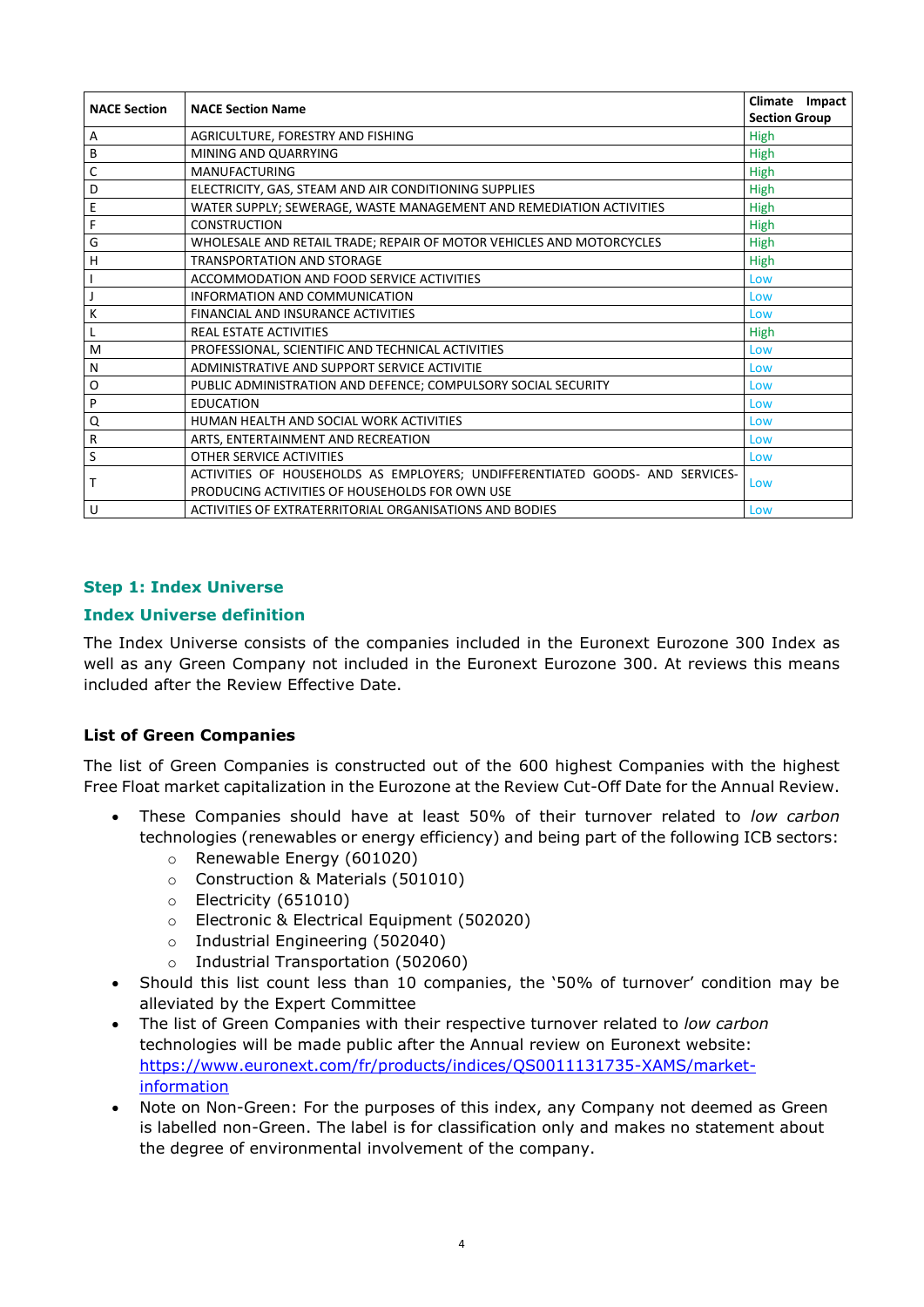# **Continuous eligibility screening**

Continuous eligibility screening is not applied for this index.

# **Step 2: Eligibility screening at reviews**

### **Step 2a:** Size selection:

The 300 Companies with the largest free float market capitalisation within the Index Universe at the Review Cut-Off Date are eligible.

# **Step 2b:** Removal of companies / Social and Governance score

The companies from step 2a are assigned a Social and Governance score. This score is computed as the average between the Social and Governance scores as defined by V.E. Ten percent of companies with worst scores are removed. In case of equal average score, the company with the best Social score will be preferred.

Please refer to the "Euronext ESG Providers Methodologies" for more information about the scores.

# **Step 2c:** Removal of companies / United Nations Global Compact

The companies that do not meet or are at risk with the fundamental responsibilities in the areas of human rights, labour, environment and anti-corruption as defined by the Ten Principles of the United Nations Global Compact (UNGC), as evaluated by V.E, are not eligible.

# **Step 2d:** Removal of companies / ICB

The companies belonging to the ICB Subsectors Tobacco (45103010), Defense (50201010), Aerospace (50201020) and Oil Equipment & Services (60101030) are not eligible.

# **Step 2e:** Removal of companies / Tobacco

The companies involved in the following activities will be excluded from the index by the Expert Committee at the reviews:

a. Companies involved in the production of tobacco  $(0.0\%)$  as defined by V.E).

# **Step 2f:** Removal of companies / Fossil Fuel

The companies involved in the following activities, based on Carbone4 and V.E data, will be excluded from the index at the reviews:

- a. Companies with fossil fuel reserves,
- b. Companies searching, collecting, treating, refining or transporting coal, oil or gas,
- c. Utilities that use fossil fuels to produce electricity.

# **Step 2g: Removal of companies / Nuclear**

The companies involved in the following activities, based on V.E data, will be excluded from the index at the reviews:

- a. Companies involved in Uranium mining; and/or
- b. Companies that base their electricity generation on nuclear energy (>5% turnover); and/or
- c. Operators of nuclear power plants and/or manufacturers of essential components for nuclear power plants (>5% turnover)

are not eligible.

# **Step 2h:** Removal of companies / Controversial and Conventional Weapons

The companies involved in the following activities, based on V.E data, will be excluded from the index at the reviews:

a. Companies involved in key parts or full weapon systems for controversial weapons (antipersonnel landmines, cluster munitions, nuclear weapons, biological & chemical weapons,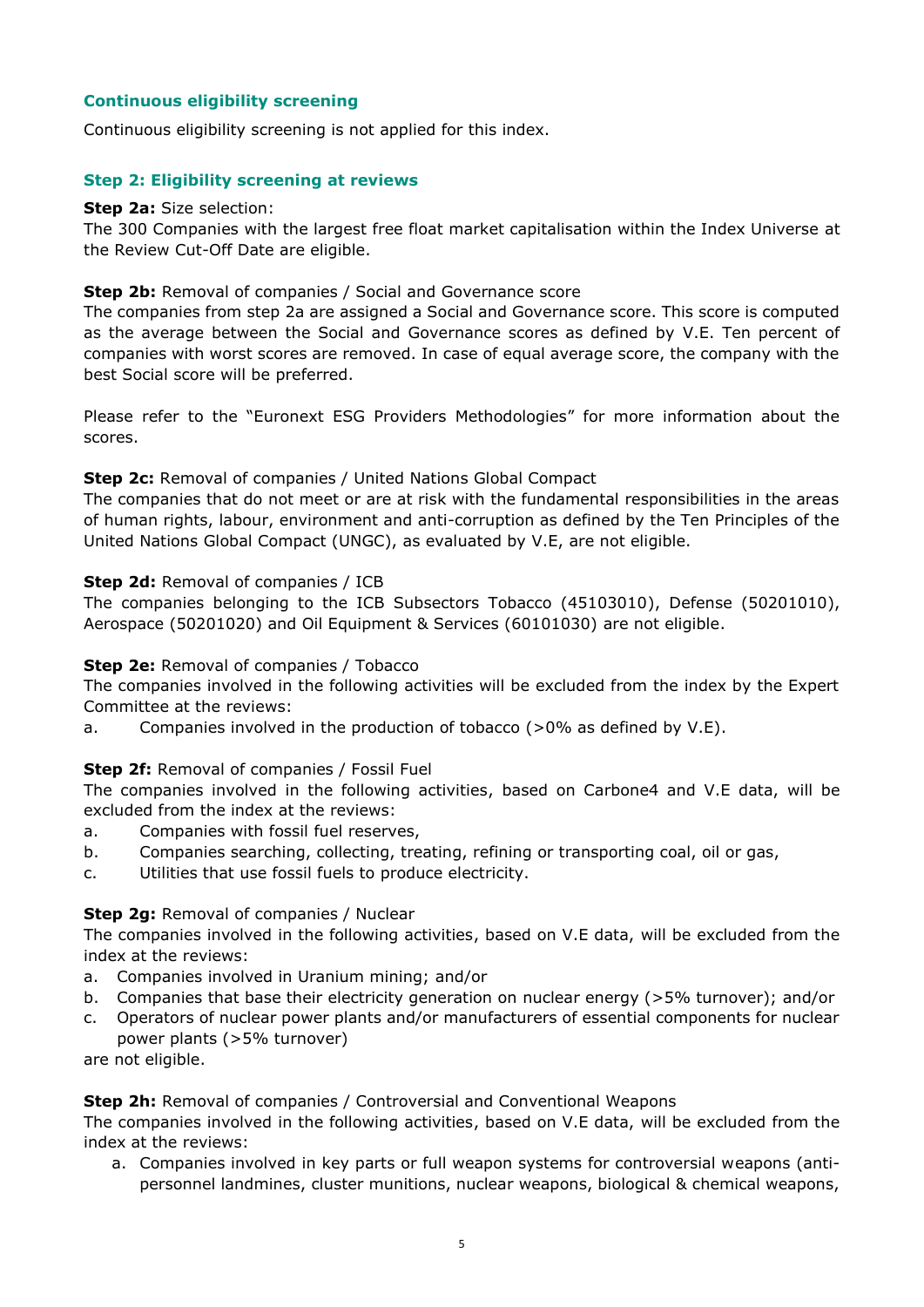ammunition containing depleted uranium, Incendiary weapons, Non detectable fragments, White phosphorous, Blinding lasers).

b. Manufacturers of conventional weapons/armaments and/or their essential components as well as civilian firearms (if summed >5% turnover).

# **Step 2i:** Removal of companies / Expert committee

In case of serious controversies that have arisen after the cut-off date and/or controversies that are deemed to be incompatible with the index spirit, the Expert committee can decide to exclude certain companies. The decision ground includes Environmental, Social or corporate Governance (ESG) controversies.

# **Step 3: Selection Ranking**

Euronext calculates a climate score for each non-Green Company by combining Carbone4 number-based CIA score with CDP letter-based scores.

The background of the scores is described in the Euronext ESG Providers Methodologies rulebook.

For each company, the Carbone4 score (1 being excellent and 5 being poor) will be tilted with a bonus/malus system, ranging from -0.5 to +0.5 using the CDP equivalence table. For example, a company with a Carbone 4 score of 2 and a CDP score of A- (equivalent to a bonus of –0.4) will get a climate score of 1.6.

| <b>CDP Score Alphabet</b> | <b>Bonus</b><br>$\epsilon$<br>$)/$ Malus $(+)$ |
|---------------------------|------------------------------------------------|
| A                         | $-0.5$                                         |
| $A -$                     | $-0.4$                                         |
| B                         | $-0.3$                                         |
| $B -$                     | $-0.2$                                         |
| C                         | $\Omega$                                       |
| $C -$                     | 0.2                                            |
| D                         | 0.3                                            |
| D-                        | 0.4                                            |
| $F**$                     | 0.5                                            |
| Not requested to respond  | $\Omega$                                       |

# **CDP Equivalence Table**

F\*\*: Failure to provide sufficient information to be evaluated. Companies who are requested to disclose their data and fail to do so, or fail to provide sufficient information. This does not necessarily mean a failure of environmental stewardship

The climate score will serve as the basis for ranking of candidate companies. The lower the climate score, the higher the stock will rank in terms of its eligibility for the index. Companies with very high, i.e. poor, climate score will not be selected.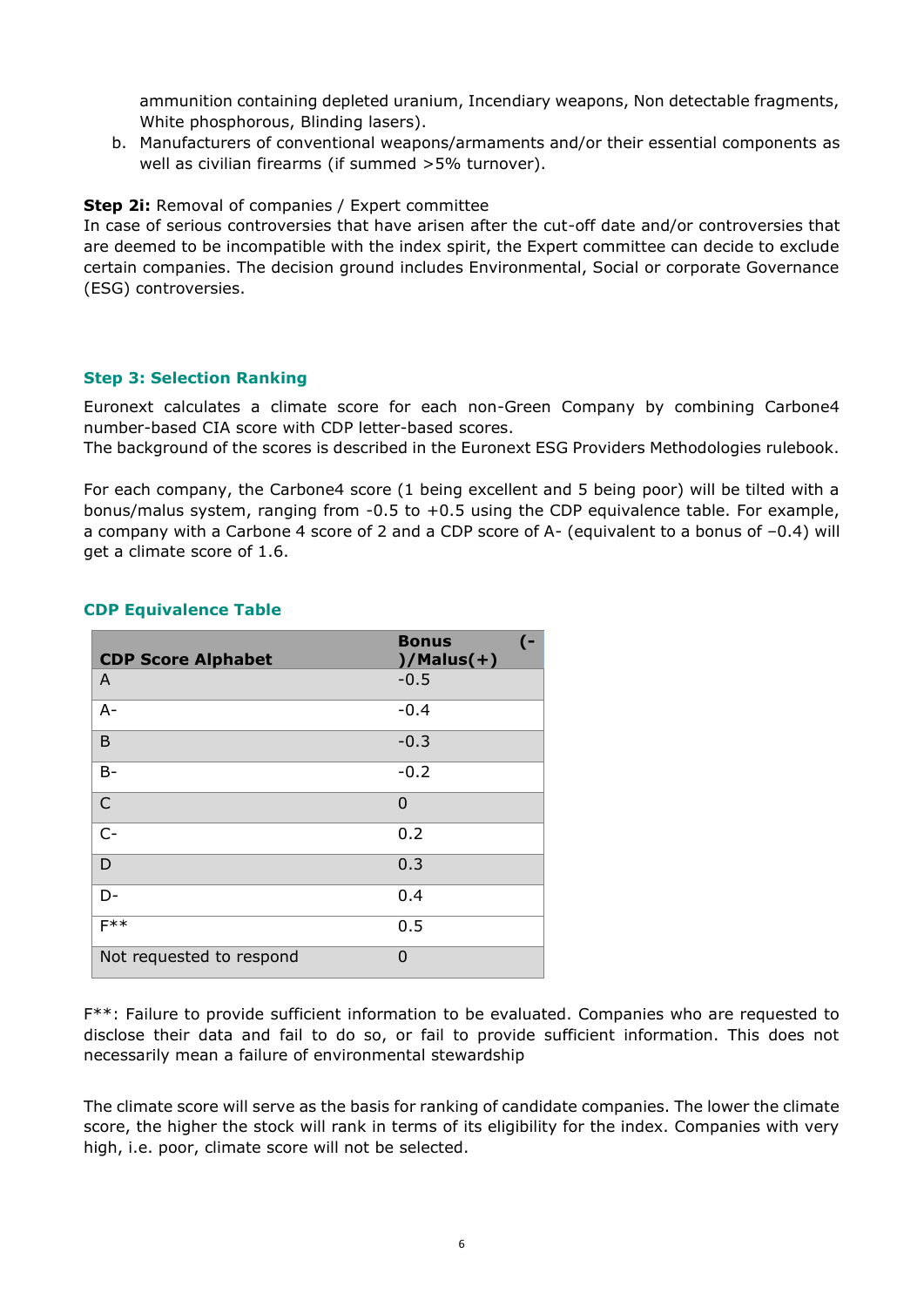# **Step 4: Selection of constituents at the reviews**

# **Target number of companies and treatment of the Green companies**

The target number of companies is 100.

Any company that is part of the Green pocket and at the same time is also part of the selection of the highest Free Float Market Capitalisation companies selected in Step 2a is selected only for the Green pocket. This step is done in order to prevent conflicts in the calculations of sectorial constraints and targets for the non-Green companies.

# **Green pocket**

This section is composed entirely of Green Companies. The target number of Green Companies is set to 15% in terms of number of companies. The sum of the number of Green Companies ( $N_G$ ) and non-Green Companies will be the total number of index constituents.

Should the number of Green Companies available for inclusion into the index be below 15%, the number of non-Green companies will be increased so that the total number of index constituents reaches the Target number of companies.

#### **Non-Green companies**

This section is composed of companies from the Index Universe that are not labeled Green. Any stocks not deemed as Green are labelled non-Green. Total target number of non-Green companies is equal to the Target number of index constituents minus the number of Green Companies.

The selection of the non-Green companies aims to provide a best-in-class collection of companies based on climate score while respecting sectorial constraints with respect to the Index Universe. This procedure is described in the following sections.

**Step 4a**: Determination of the target number of non-Green companies within each ICB supersector

The target number of non-Green companies within each super-sector of the index is proportional to the number of companies in the Super Sectors of the Index Universe after screening. This number is then rounded-up.

| Ex:                                                                                  | Index<br>Universe after<br>screening | Low Carbon 100 Eurozone® PAB Index |
|--------------------------------------------------------------------------------------|--------------------------------------|------------------------------------|
| Number of companies                                                                  | 211                                  | $100 - 'NG'$ , ex: 91              |
| Number of companies in the<br>ICB super-sector "Personal $\&$ 15<br>Household Goods" |                                      | Round-up $(15/211*91) = 7$         |

# **Step 4b: Selection of non-Green companies**

Within each ICB super-sector, the companies are ranked from the best (lowest) to the worst (highest) climate score. The 'n' best companies will be selected, 'n' being the target number of companies in the super-sector, as determined in the previous step.

Due to the rounding of target number of companies in each super-sector, the sum of these supersector target numbers can be above the aggregate total target for non-Green companies. In this case, the surplus of companies above the non-Green target will be removed as follows. The companies with worst (highest) climate scores are removed sequentially, under the constraint that only one company is excluded per super-sector and that at least 2 companies are kept in the final selection per super-sector. In case of equal climate score, the company with lower Free Float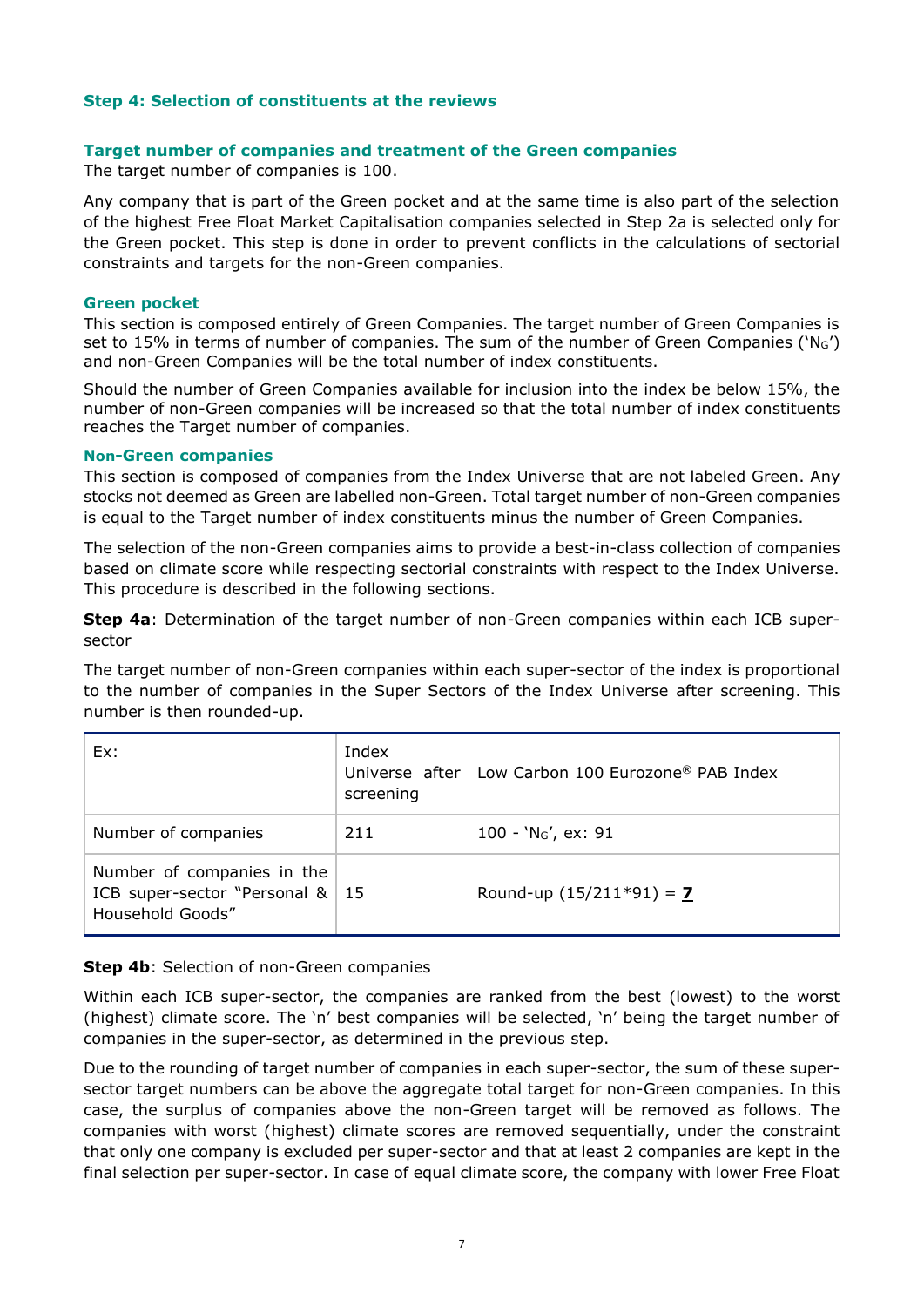Market Capitalisations will be removed first. If needed, iterations are performed until the number of companies is equal to the target number of non-Green companies.

#### **Replacement of constituents at the semi-annual review**

At the semi-annual review, the companies that do not meet or are at risk with the fundamental responsibilities in the areas of human rights, labour, environment and anti-corruption as defined by the Ten Principles of the United Nations Global Compact (UNGC) as evaluated by V.E, are excluded. Please refer to the "Data Providers" section for more information about the methodology.

Are also excluded companies with strong controversies related to ESG topics and weapons as determined by the Expert Committee.

If a company is removed, it will be replaced (same weight) by the next best ranked\* company in that same super-sector. If 2 or more companies are excluded from the same sector, the highest weight will be assigned to the best ranked\* company and so on.

If not enough stocks are available in that super-sector, the best ranked\* companies excluded to arrive target number of non-Green companies during the annual review will be added (same weight). If 2 or more companies are needed, the highest weight will be assigned to the best ranked\* company and so on.

*\*The ranking is the one from the annual review and is made on the climate score. In case of equal score, the second criteria for the ranking is the free float market capitalisation on the annual Review Cut-Off date.*

# <span id="page-9-0"></span>**2.3 PERIODICAL WEIGHTING UPDATE**

#### **Weighting method**

The index is Non-Market Capitalisation weighted, based on fundamental analysis fulfilling the PAB aims.

The Weighting Factors are explained in the following paragraphs.

#### **Number of shares**

The new weightings are calculated such that each constituent will have the weight in accordance with the outcome of the weighting procedure detailed in 2.4.

The Number Of Shares are determined based on the closing prices of the Companies to be included in the Index on the Review Weightings Announcement Date.

#### **Free Float factor**

The Free Float Factor is not applicable for this Index Family.

#### **Capping Factor**

The Capping factor is not applicable for this Index Family.

# <span id="page-9-1"></span>**2.4 LOW CARBON PAB WEIGHTING PROCEDURE**

#### **Preliminary weights**

#### **2.4.1.1 Green pocket**

Aggregate target weight of this section is currently set to 5% and may be increased as a result of Step 2 below. The 5% allocation is revised annually by the Expert committee, considering different criteria such as the number of Green companies, their Free Float Market Capitalisation and average daily traded value. In the long term, an increase in the target weight is envisaged.

The weights of the individual Green Companies are subject to liquidity constraints. These constraints aim at maintaining the replicability of the index in real-life market conditions.

▪ Step 1 - The Green companies are equally weighted (EW) for a total size of the Green pocket of 5%, under Liquidity Constraints as described below;

▪ Step 2 - The Green companies weight is the higher of:

- EW from Step 1
- The theoretical Free Float Market Capitalization (FFMC) weight<sup>1</sup>, subject to the liquidity constraint;

▪ Step 3 - If step 2 is activated, the total weight of the green pocket goes beyond 5% and is capped at 10%.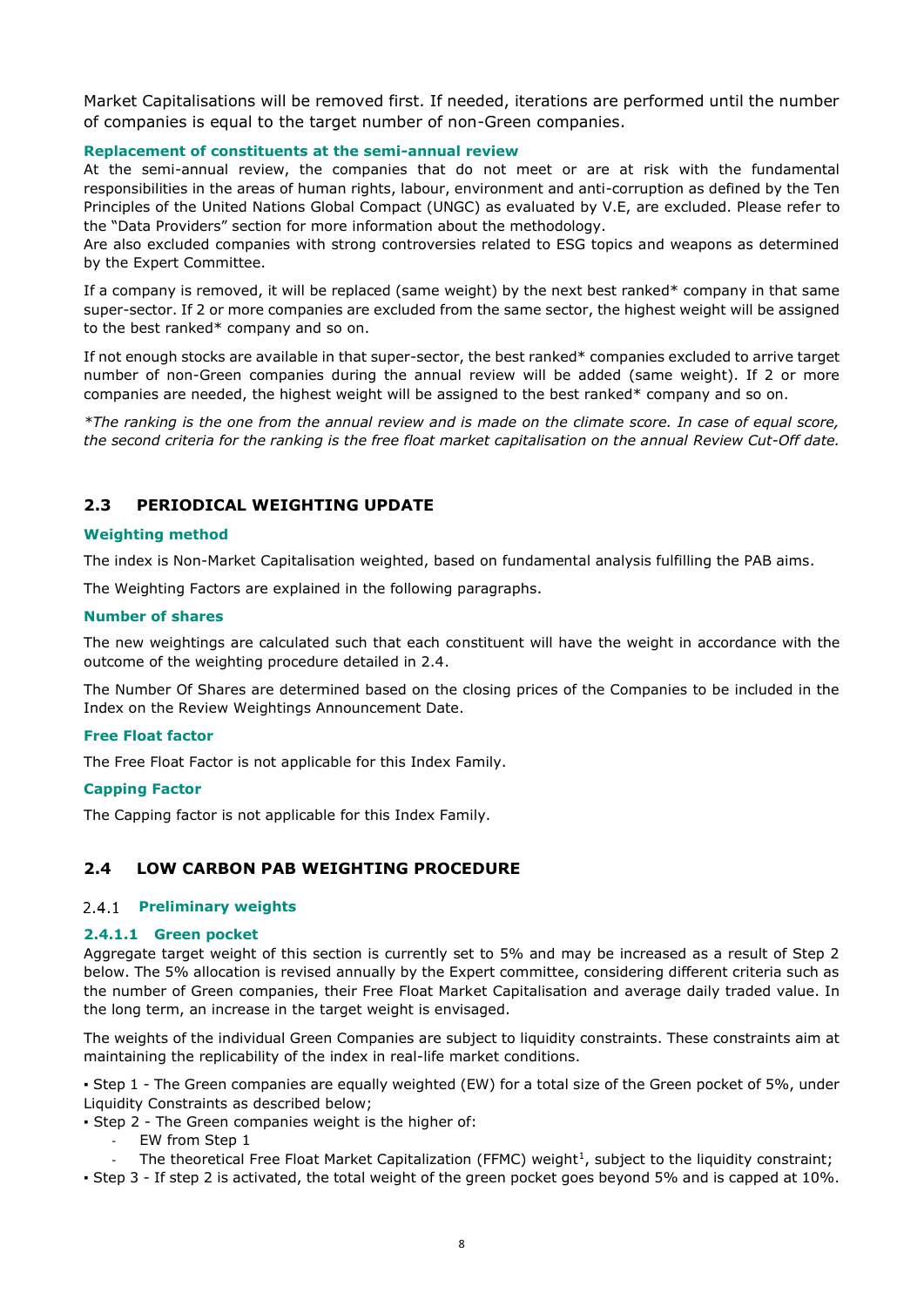# **Liquidity Constraints**:

Considering a €2 billion portfolio size, the weights of the Green Companies should fulfil the following criteria:

− Each Green Company can be fully sold (i.e. after-sale portfolio weight of 0%) within 5 days

The daily volume required for this sale cannot exceed 30% of the last 3 months daily average volume The companies not capped by the liquidity constraint are equally weighted.

where :

 $W_{\text{green}} = \text{Min (Liquidity Constant; W_{\text{qmax}})}$ 

Liquidity Constraint =  $\frac{(PX)_i \cdot (VOL_AV_AJM)_i \cdot 30\% \cdot 5}{\epsilon_{2bn}}$ 

 $\Sigma$  W<sub>green</sub> = 5%

 $W_{EW} = (\Sigma W_{green} - W_{gc})/N_{gnc}$ 

 $N<sub>anc</sub>$  = number of Green companies not capped by the liquidity constraint

 $W_{\text{green}}$  = Weight of a specific Green Company

 $W_{EW}$  = weight of a Green Company not capped (Equal weight)

 $W_{qc} = \sum W_{green}$  capped by the liquidity constraint

 $N<sub>anc</sub>$  = Number of Green Companies non capped by the liquidity constraint

PX = Last price expressed in EUR

VOL\_AV\_3M = Average daily volume over the last 3 months as of the cut-off date

#### **<sup>1</sup>The theoretical FFMC weight**

The theoretical FFMC weight of a Green company is the weight the Green company would have in a LC1EP where all the companies would be weighted accordingly to their FFMC at the review cut-off date.

#### **2.4.1.2 Non-Green companies**

Aggregate target weight of this section is a direct consequence of the target weight of Green pocket. It shall thus be (100% - ∑ W<sub>green</sub>) where ∑ W<sub>green</sub> is the target weight of the Green pocket. Given that the aggregate target weight of the Green Pocket is currently set to 5%, the aggregate target weight of the non-Green companies is 100% - 5% = 95%.

The weights of the individual non-Green Companies are subject to sectorial constraints and set proportional to the Free Float Market Capitalization using the following two principles:

# **i) Super-sector weights**

- The weight of each super-sector comprised of non-Green stocks in the index will be made proportional to the weight of the super-sector in the Index Universe, taking into account the aggregate target weight of all non-Green companies.
- Weight of super-sector<sub>i</sub> in Low Carbon Index = Weight of super-sectori in Index Universe  $*$  (100% - $\Sigma$  W<sub>areen</sub>)

| Ex:                                                        | Index<br>Universe<br>after<br>screening | Low Carbon 100 Eurozone® PAB Index (ex-<br>Green companies) |
|------------------------------------------------------------|-----------------------------------------|-------------------------------------------------------------|
| Weight of the super-sector "Personal &<br>Household Goods" | 9.45%                                   | $9.45\% * 95\% = 8.98\%$                                    |

N.B.: The final weight of each super-sector, once the Green companies are added to the index, will deviate from the target weight as determined by the Index Universe.

# **ii) Individual company weights**

• After the previous proportional adjustments of super-sector weights, the weight of each individual non-Green company within each super-sector will be made proportional its Free Float Market Capitalisation relative to the Free Float Market Capitalisation of the super-sector.

| Ex:                                                                            | Weight | Free Float Market Capitalisation  |
|--------------------------------------------------------------------------------|--------|-----------------------------------|
| Super-sector "Personal & Household<br>Goods" in the Index (ex-Green companies) | 8.98%  | 6 companies for €220 0000 000 000 |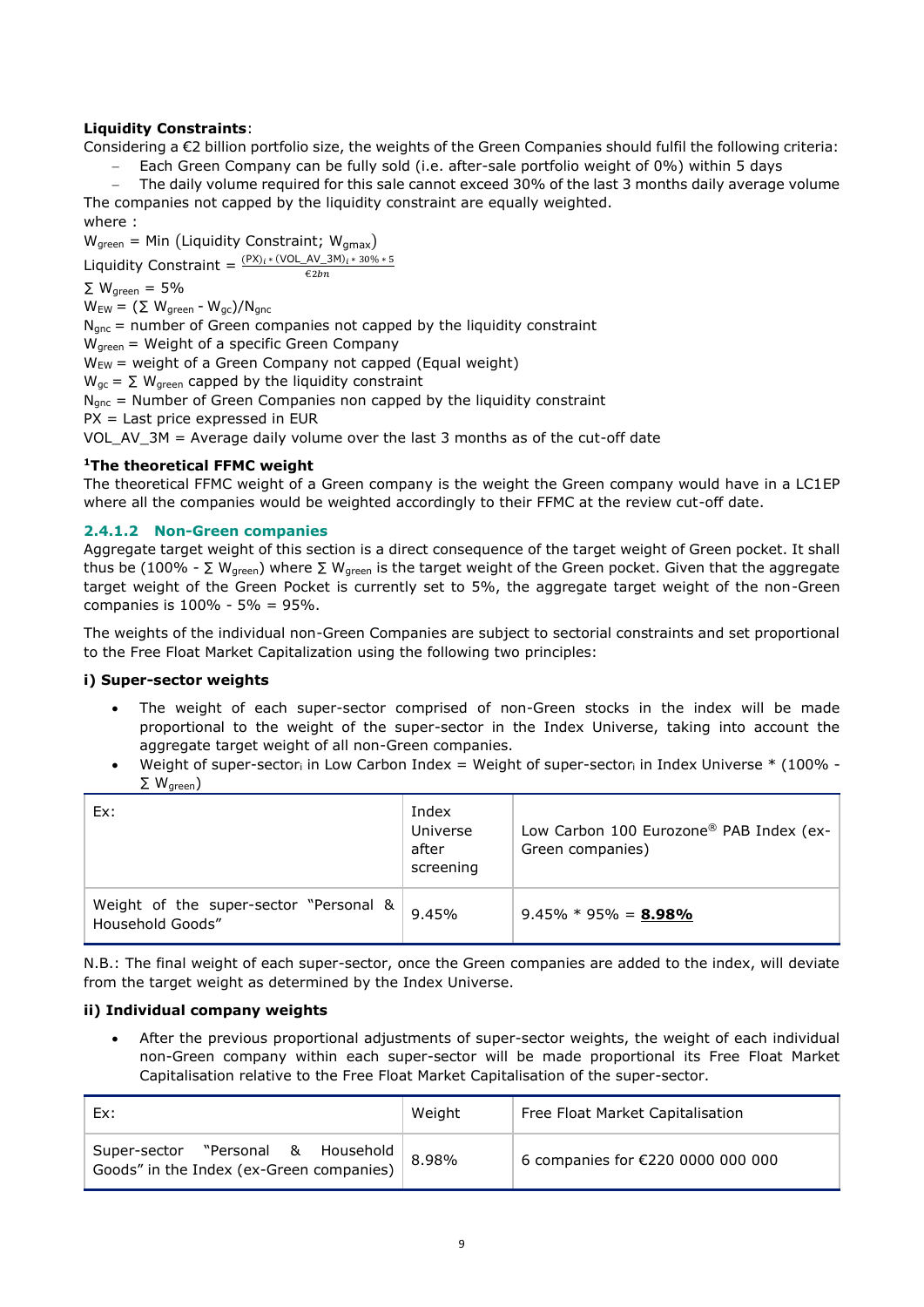Considering company A = 80 000 000 000€, then the weight of A =  $80/220 * 8.98% = 3.27%$ 

A maximum weighting of 10% is applied to each non-Green index constituent at the annual review. The surplus weight (weight above the capping for a specific company) is rebalanced to all the other index components, proportional to their size and up to the capping constraint

| Ex:                   | Company A           | Company B                             |
|-----------------------|---------------------|---------------------------------------|
| Weight before capping | 12%                 | 6%                                    |
| Surplus               | $12\% - 10\% = 2\%$ | N/A                                   |
| Weight after capping  | 10%                 | $6\% + 6\% / (1-12\%) * 2\% = 6.14\%$ |

# **2.4.1.3 Preliminary Index Weights**

The union of Green and non-Green weights resulting from the procedures described in the preceding sections, together representing 100% of index weight, will be referred to as Preliminary Index Weights. These preliminary weights will be adjusted according to procedures aiming at PAB compliance described in the following sections.

The weights of Green companies are locked from this point onwards and will not change due to any modifications described in the following sections.

#### **Climate Impact Allocation Constraint**

PAB indices must comply with exposure constraints to sectors linked to climate impact. This will be achieved via proportional adjustments of the Preliminary Index Weights that were computed in sections above.

Each stock in the Index selection is assigned to a NACE Letter Section. Companies belonging to NACE Sections A to H and L (subject to change in line with regulation) will be collectively referred to as High Climate Impact Section (HCIS). The rest of stocks in the Index selection will be referred to as Low Climate Impact Section (LCIS).

The Preliminary Index Weights will be aggregated and grouped by the two Climate Impact Sections. The same will be done with weights of the Investible Universe. Depending on the comparison of these weights, the index preliminary weight may or may not be adjusted, as described in the following two sections. Options 1 and 2 outlined below are mutually exclusive and only one of them will be true at any given Index Review.

#### **Option 1)**

If the sum of Preliminary Index Weights in the HCIS is *lower* than the sum of weights in the HCIS of the Investible Universe, adjustments will be performed. The objective is to increase the exposure of the index to the HCIS and make it at least equivalent to the exposure of the Investible Universe. The Investible Universe is defined as all non-Green Companies included in the Index Universe after screening and all Green companies.

| Ex:                                 | Index<br>Preliminary<br>Weights | Investible Universe | Needed to<br>Adjustments<br>Preliminary<br>Index<br>Weights? |
|-------------------------------------|---------------------------------|---------------------|--------------------------------------------------------------|
| Climate Impact<br>High<br>Section   | 60%                             | 70%                 | Yes, $+10%$                                                  |
| Climate<br>Impact<br>Low<br>Section | 40%                             | 30%                 | Yes, -10%                                                    |

- N.B.: The Climate Impact sections can contain both Green and non-Green stocks. Only the preliminary weights of non-Green stocks will be adjusted.
- Preliminary weights of non-Green companies will be multiplied by an Adjustment Ratio (AR)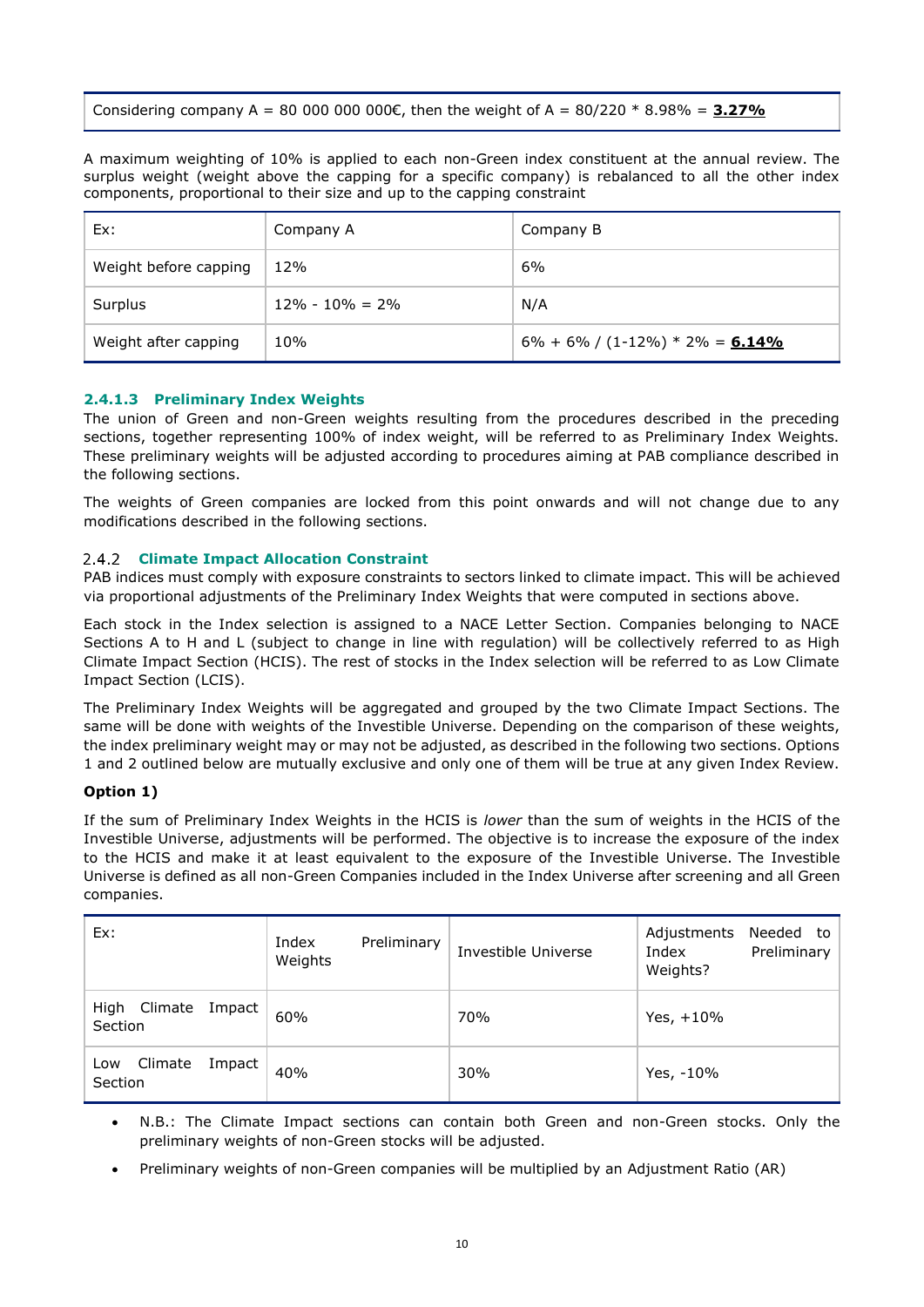• For each stock in the Index, the adjusted weights can be expressed as

Adjusted Index Weight =  $\int_{\text{Dezliminany Index Weights}}^{\text{Preliminary Index Weights}}$  Meximinary Index Weights if company is Green Preliminary Index Weights  $*$  AR<sub>i</sub> if company is non-Green

where AR<sub>i</sub> is the Adjustment Ratio depending on the Climate Section (i) of the corresponding stock whose weight is being adjusted, according to the following definition

| Value of i  | Climate<br>Section<br>Name | AR <sub>i</sub>                                                                        |
|-------------|----------------------------|----------------------------------------------------------------------------------------|
| <b>HCIS</b> | High Climate Impact        | $AR_{HCIS} = \frac{MIU_{HCIS} - PREL\_GREEN_{HCIS}}{PREL_{HCTS} - PREL\_GREEN_{HCTS}}$ |
|             |                            | where                                                                                  |
|             |                            | MIU <sub>HCIS</sub><br>= Weight of HCIS in the Investible Universe                     |
|             |                            | PRELHCIS<br>= Preliminary Index Weight of HCIS (Green & non-<br>Green)                 |
|             |                            | PREL_GREEN <sub>HCIS</sub> = Preliminary Index Weight of HCIS (Green only)             |
| <b>LCIS</b> | Low Climate Impact         | $AR_{LCIS} = \frac{MIU_{LCIS} - PREL\_GREEN_{LCIS}}{PREL_{LCIS} - PREL\_GREEN_{LCIS}}$ |
|             |                            | where                                                                                  |
|             |                            | = Weight of LCIS in the Investible Universe<br>$MIU_{LCIS}$                            |
|             |                            | PREL <sub>L</sub> crs<br>= Preliminary Index Weight of LCIS (Green & non-<br>Green)    |
|             |                            | PREL_GREEN <sub>LCIS</sub> = Preliminary Index Weight of LCIS (Green only)             |

• A maximum weight of 10% is still maintained for each non-Green index constituent The surplus weight resulting from the Climate Impact Section adjustments (weight above the capping for a specific company) is rebalanced to the other index components in the same Climate Impact Section, proportional to their size and up to the capping constraint.

| Ex:                   | Company A           | Company B                             |
|-----------------------|---------------------|---------------------------------------|
| Weight before capping | 12%                 | 6%                                    |
| Surplus               | $12\% - 10\% = 2\%$ | N/A                                   |
| Weight after capping  | 10%                 | $6\% + 6\% / (1-12\%) * 2\% = 6.14\%$ |

# **Option 2)**

If the sum of Preliminary Index Weights in the HCIS is *higher or equal* than the sum of weights in the HCIS of the Investible Universe, no adjustments will be performed.

| Ex:                                 | Index<br>Preliminary<br>Weights | Investible Universe | Needed to<br>Adjustments<br>Preliminary<br>Index<br>Weights? |
|-------------------------------------|---------------------------------|---------------------|--------------------------------------------------------------|
| Climate Impact<br>High<br>Section   | 80%                             | 70%                 | No                                                           |
| Climate<br>Impact<br>Low<br>Section | 20%                             | 30%                 | No                                                           |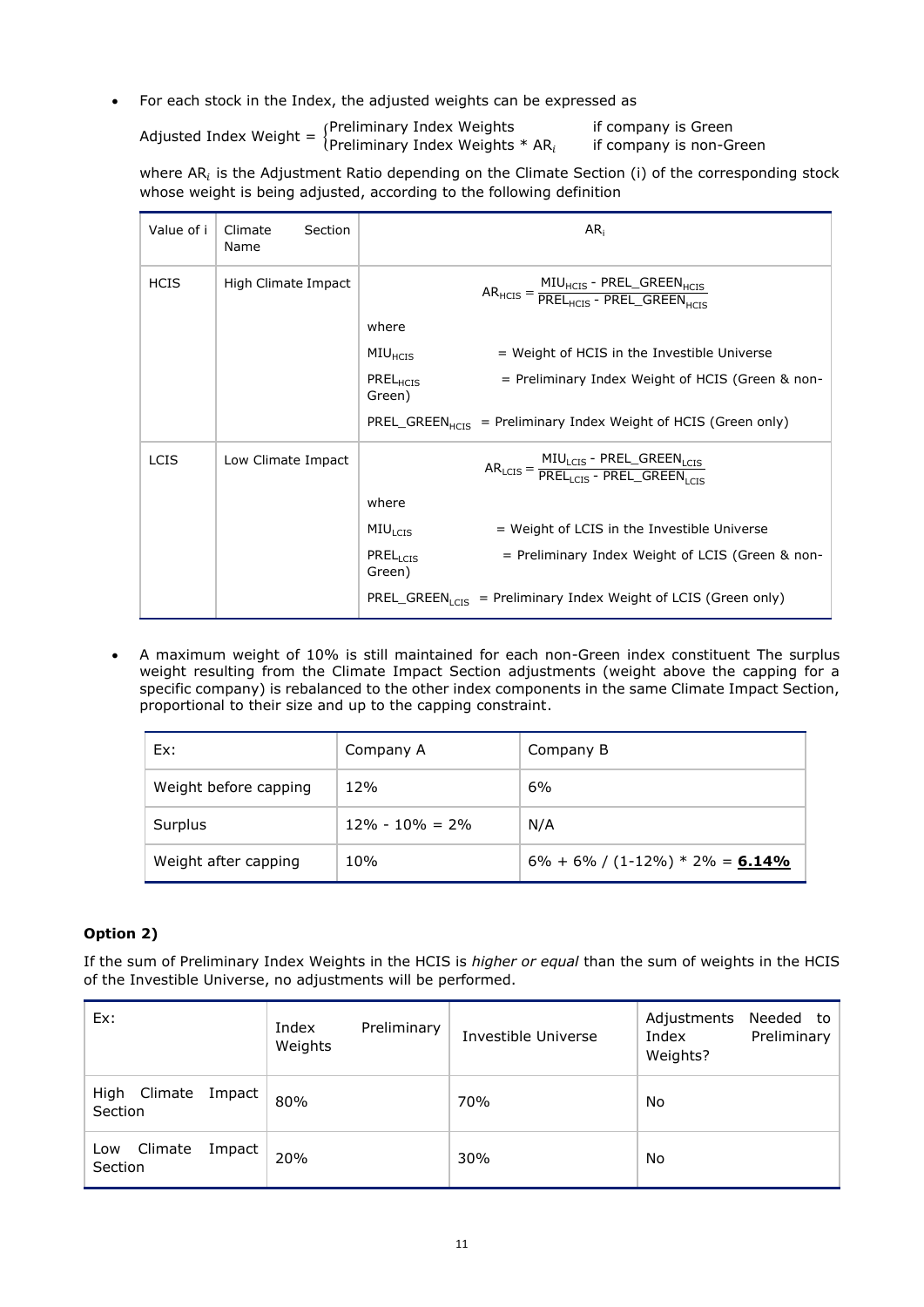### **2.4.2.1 Climate Impact Section-Adjusted Preliminary Weights**

Following the process above, the weights of the index will be referred to as Climate impact Section-Adjusted Preliminary Weights. This is for differentiation purposes and consistency, even if no adjustments were made due to Option 2. Once the total weights of the two sections are established, they are locked and will not change on aggregate, even if individual stock weights within each of these sections can be adjusted further to comply with decarbonization objectives, as described in the next section.

#### **Decarbonization Objectives**

#### **2.4.3.1 Carbon Intensity calculation and targets**

Euronext will calculate the Carbon Intensity (CI) (see Step 2 below) for each of the companies in the Index as well as for each company in the Investible Universe.

The target metric for decarbonization objectives is the Weighted Average Carbon Intensity (WACI) (see Step 3 below). The following two objectives need to be respected at the same time – they form the **PAB Double Cap**.

#### **i) Carbon Intensity reduction of the Index vs the Investible Universe of at least 50%**

The WACI of the Index each year will be compared to the WACI of the Investible Universe

#### **ii) Year-on-year self-decarbonization trajectory of the Index**

- During the review in base year Euronext will calculate the WACI of the Index and calculate a decreasing trajectory of carbon intensity target for future years, with 7% annual geometrical decrease
- This self-decarbonization trajectory will be made public

| Ex:         | Index WACI Trajectory | Trajectory Formula      |
|-------------|-----------------------|-------------------------|
| Base Year T | 1000                  | WACI <sub>T</sub>       |
| Year T+1    | 930                   | $(1 - 0.07) * WACIT$    |
| Year $T+2$  | 864.9                 | $(1 - 0.07)^2 * WACI_T$ |

#### **2.4.3.2 Weight adjustments to achieve decarbonization objectives**

Climate Impact Section-Adjusted Preliminary Weights (see section above) will be further adjusted iteratively, one company at a time, until the WACI of the Index complies with the targets. This process is described in the following steps.

**Step 1:** Initialize the Temporary Index weights

• The initial stock weights used for the Index in this iterative process are set to be the Climate Impact Section-Adjusted Preliminary Weights (section 2.4.2.1)

**Step 2**: Establish the CI and weighted CI of all companies individually

• For each stock in Index and in the Investible Universe calculate:

$$
CI = \frac{Sum of Emissions}{Enterprise Value incl.Cash}
$$

- $\circ$  Emissions are Scope 1+2+3 carbon emission, provided by Carbon4
- $\circ$  Enterprise Value incl. Cash = Market capitalization + Debt
- For Index:

Stock-level weighted  $CI = CI * Temporary Index weight$ 

• For Investible Universe:

Stock-level weighted  $CI = CI * FFMC$  weight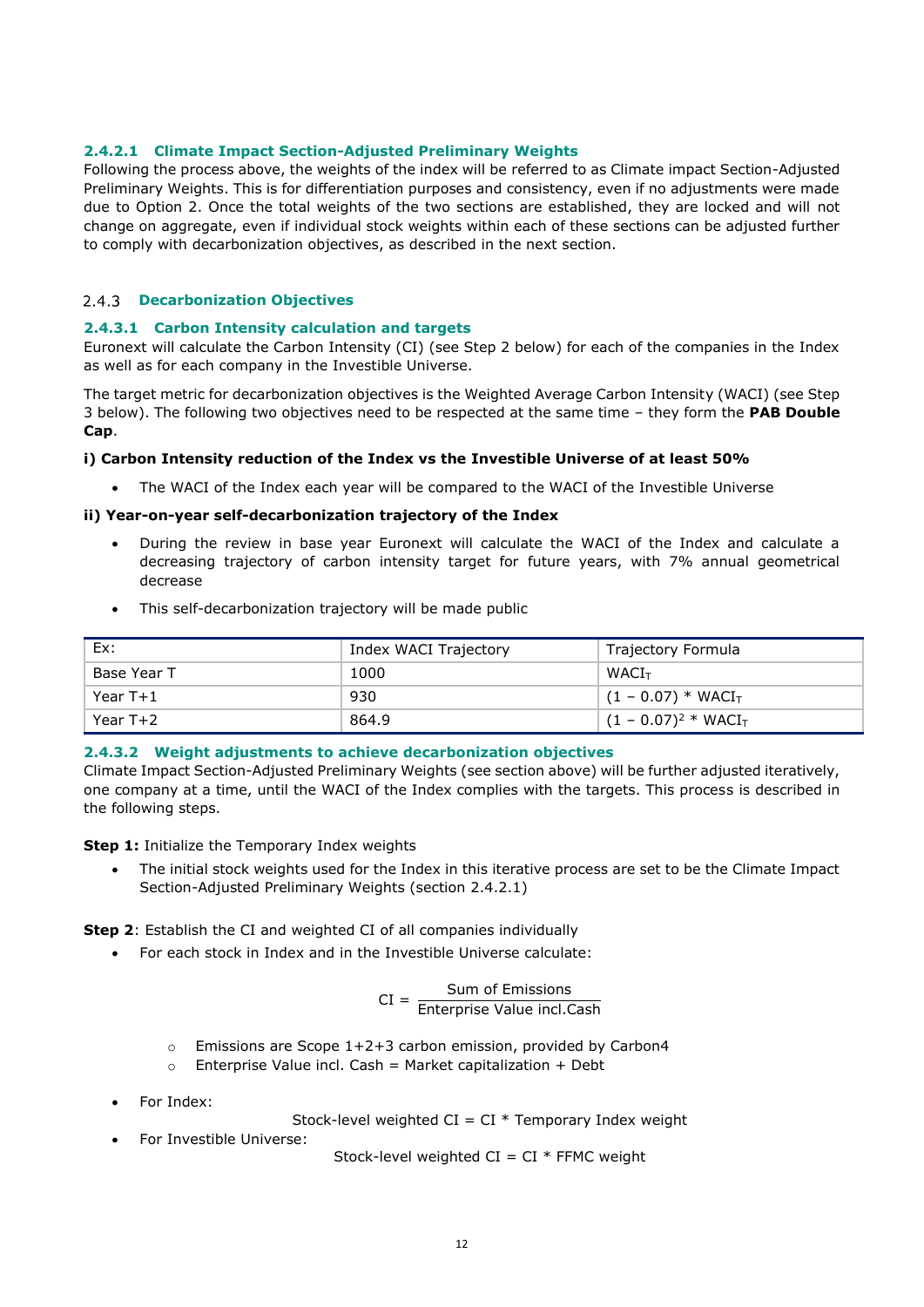**Step 3**: Establish the WACI of the Index and the Investible Universe

- Both follow a generic calculation for a portfolio of stocks
- WACI of Portfolio =  $\Sigma$  Stock-level weighted CI

**Step 4**: Establish the targets for decarbonization objectives

- Target  $1 = 50\% * WACI$  of Investible Universe in the year of the review
- Target  $2 = WACI$  value of the self-decarbonization trajectory in the year of the review  $\circ$  N.B.: Target 2 in Base Year (2020) is not applicable, applies only from Base Year + 1
- The minimum of Target 1 and Target 2 is the PAB Double Cap

**Step 5**: Compare the WACI of the Index from Step 3 with the PAB Double Cap from Step 4

- Condition: WACI of the Index needs to be lower or equal to the PAB Double Cap
	- $\circ$  If this condition is satisfied, stop with the process, no more adjustments to the Temporary Index weights are done and they become the final index weights, proceed to Step 11
	- o If this condition is *not* satisfied, continue with the process

Next steps comprise the iterative process itself and are only executed if the condition in Step 5 is not satisfied.

**Step 6 [Outer Loop]:** Determine the candidate stock for reduction of Temporary Index weight

- 1<sup>st</sup> iteration only
	- o Choose the company with the highest weighted CI
- 2<sup>nd</sup> 5<sup>th</sup> iteration
	- o Choose the company with the highest weighted CI subject to the ICB super-sector of the stocks in  $1^{st}$ -5<sup>th</sup> iteration being different
- Principle perform loops in batches of 5 iterations where stocks will be selected based on highest weighted CI but always from different ICB super-sector  $(6<sup>th</sup>-10<sup>th</sup>$  iter.,  $11<sup>th</sup>-15<sup>th</sup>$  iter. and so on) until the targets are met
	- o N.B.: As a consequence of these rules and as an example of permissible action, if stock has had its weight reduced in the first batch  $(1<sup>st</sup>-5<sup>th</sup>$  iteration), its weights can be further reduced in the next batches if it happens to still have the highest weighted CI at any point

**Step 7 [Inner Loop]:** Decrease the Temporary weight of the candidate stock from Step 6

- First decrease of -10%
- If PAB targets not met (Step 10), further 2 decreases, each of -10%, for an aggregated maximum reduction of -30%

| Ex:                                   | Weight of Stock ABC            |
|---------------------------------------|--------------------------------|
| Temporary weight when entering Step 7 | 4%                             |
| Temporary weight after -10%           | $3.6\% = 4\% \times (1 - 0.1)$ |
| Temporary weight after -20%           | $3.2\% = 4\% \times (1 - 0.2)$ |
| Temporary weight after -30%           | $2.8\% = 4\% \times (1 - 0.3)$ |

**Step 8:** Determine stocks eligible for rebalancing the weight decreased in Step 7

Companies with the following attributes are eligible for weight increase rebalancing:

- Same ICB super-sector and the same Climate Impact Section as stock from Step 6
- non-Green Company
- Lower CI (*not* necessarily weighted CI) compared to stock from Step 6
- No weight reduction so far
	- $\circ$  N.B.: this in no way contradicts the further 10% decrements in Step 7 as the stocks being eligible for weight rebalancing are by definition different from the stock in step 7

**Step 9:** Rebalance the weight taken in Step 7 to eligible companies from Step 8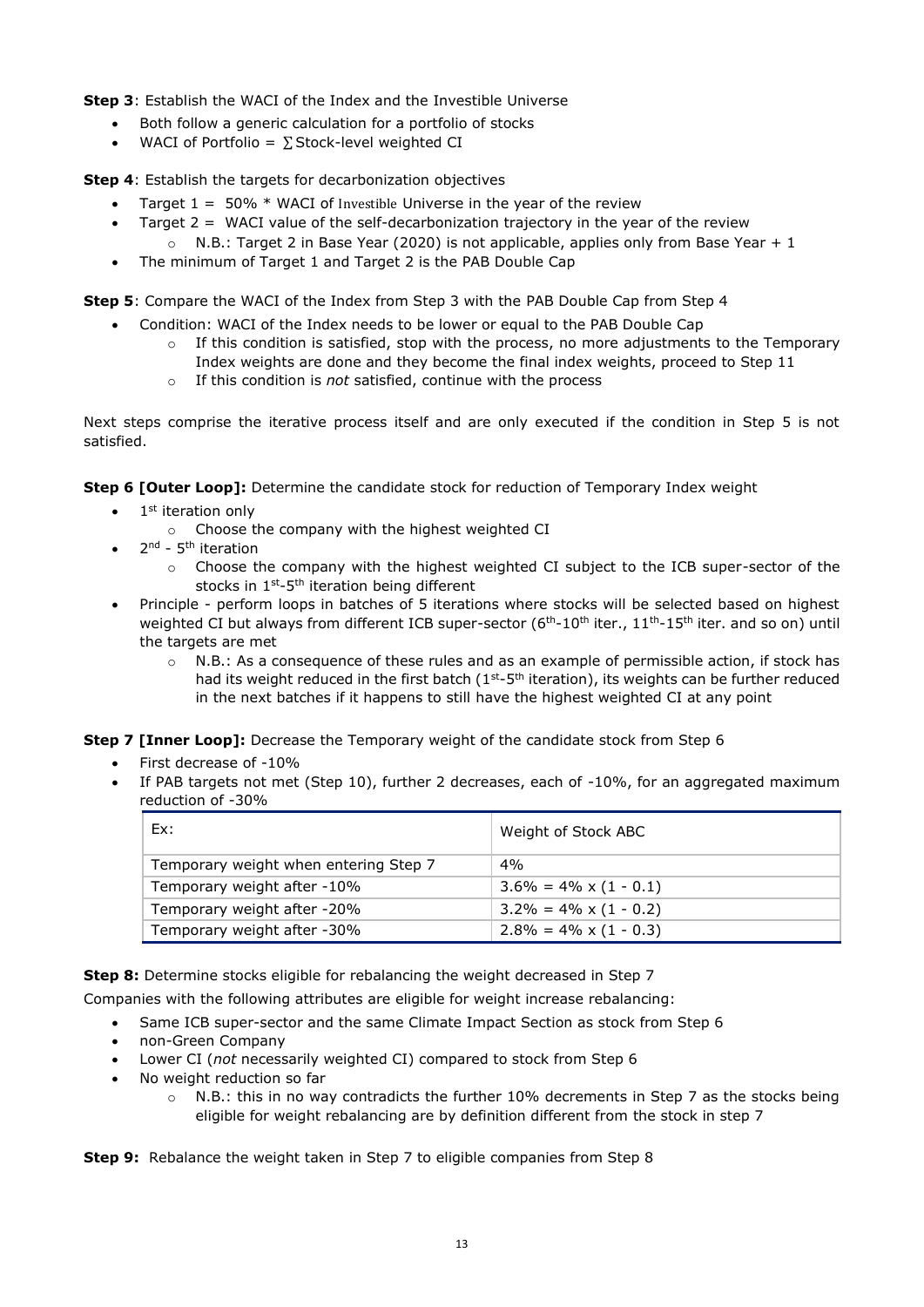- The weight redistribution is proportional to 1/(Carbon Intensity), taking into account only the CI of the eligible companies, subject to the following constraints:
	- o Maximum stock weight in the index is 10%
	- o Stocks will be also subject to transactional liquidity cap:
		- Considering a  $E1$  billion portfolio size, the turnover required to trade the weight changes between the old Index weights at the cut-off date and the new Index weights cannot exceed 30% of the last 3 months daily average volume of the stock
		- The size of the portfolio ( $E1$  billion) to calculate the cap will be revised each year by the Expert Committee, notably by taking into account the size of the fund(s) tracking the Low Carbon index family along with the market conditions and index specificities
	- $\circ$  If a stock reaches one of the weight limits before the reallocation of the weight corresponding to its proportion according to the 1/(Carbon Intensity) principle, the weight is capped at maximum and the excess weight that was no allocated is distributed among the rest of the eligible stocks using the 1/(Carbon Intensity) principle again, excluding the Carbon Intensity of the capped stock
	- o If the weight to be rebalanced from Step 7 is higher than the total weight that can be allocated to the eligible companies due to the maximum weight limit of 10% and/or liquidity cap mechanism, the weight decrease from Step 7 will be adjusted to be as large as possible while respecting these limits

| Ex:               | Temporar<br>y weight<br>(Step 1) | Carbon<br>Intensity<br>(Step 2) | Weighted<br>Carbon<br>Intensity<br>(Step 2) | Stock weight<br>be<br>to<br>decreased?<br>(Step 6) | Eligible to<br>rebalance<br>into?<br>(Step 8) | 1/(Carbon<br>Intensity)<br>[absolute;<br>relative] | Weight changes<br>(Step 9)      |
|-------------------|----------------------------------|---------------------------------|---------------------------------------------|----------------------------------------------------|-----------------------------------------------|----------------------------------------------------|---------------------------------|
| <b>Stock</b><br>1 | 4%                               | 100                             | $\overline{4}$                              | Yes, -10%                                          | $\overline{\phantom{0}}$                      |                                                    | $-0.4%$<br>$=$<br>10%*4%        |
| <b>Stock</b><br>2 | 2%                               | 150                             | 3                                           | No                                                 | No                                            | $\overline{\phantom{0}}$                           |                                 |
| <b>Stock</b><br>3 | 5%                               | 70                              | 3.5                                         | <b>No</b>                                          | <b>Yes</b>                                    | 0.014;<br>36%                                      | $+0.15%$<br>36%*0.4%            |
| <b>Stock</b><br>4 | 7%                               | 40                              | 2.8                                         | <b>No</b>                                          | <b>Yes</b>                                    | 0.025;<br>64%                                      | $+0.25%$<br>$=$<br>$64\%*0.4\%$ |

**Step 10:** Compare the new WACI of the re-weighted Index against the PAB Double Cap

- Condition: WACI of the Index needs to be lower or equal to PAB Double Cap
- If this condition is satisfied, stop with the iterations and proceed to Step 11
- If this condition is *not* satisfied, continue with the iterations
	- o If the weight in stock in Step 7 has been decreased *less than 3 times* within this instance of the inner loop
		- Stay within the inner loop, go back to Step 7 and decrease the weight by further 10%
	- o If the weight in stock in Step 7 has been decreased *3 times* within this batch of iterations
		- Keep the rebalanced weights, exit the inner loop and go back to Step 6 to select a different stock

**Step 11:** Final weights, publish index and the final WACI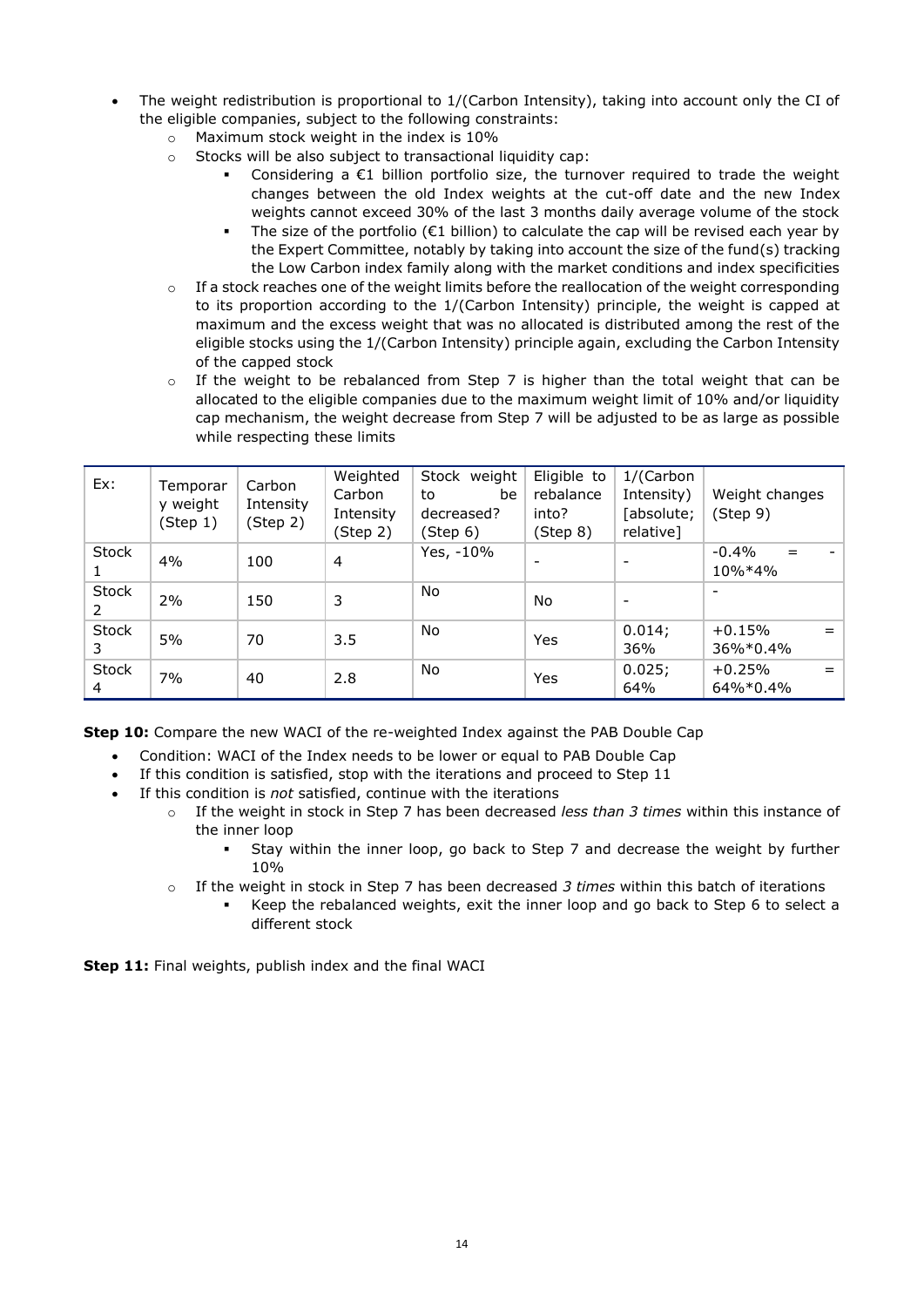# <span id="page-16-0"></span>**3. REFERENCES**

# <span id="page-16-1"></span>**3.1 REFERENCE TABLE**

| <b>Index</b><br><b>name</b>                              | <b>Isincode</b> | <b>Mnemo</b> | <b>Bloom-</b><br>berg<br><b>Code</b> | <b>Reuters</b><br>code | <b>Base</b><br>date | <b>Base</b><br>value | <b>Publi-</b><br>cation<br>since | <b>Index</b><br><b>Type</b> |
|----------------------------------------------------------|-----------------|--------------|--------------------------------------|------------------------|---------------------|----------------------|----------------------------------|-----------------------------|
| Low Carbon<br>100<br>Eurozone®<br>PAB Index              | FR0013522554    | LC1EP        | LC100EZP                             | .LC1EP                 | 29-12-06            | 100                  | $21 - 04 - 21$                   | Price                       |
| Low Carbon<br>100<br>Eurozone®<br>PAB Index<br><b>NR</b> | FR0013522562    | LC1EZ        | LC100EZ                              | .LC1EZ                 | $29 - 12 - 06$      | 100                  | $21 - 04 - 21$                   | Net Return                  |
| Low Carbon<br>100<br>Eurozone®<br>PAB Index<br><b>GR</b> | FR0013522570    | LC1EG        | LC100EZG                             | .LC1EG                 | $29 - 12 - 06$      | 100                  | $21 - 04 - 21$                   | Gross<br>Return             |

# <span id="page-16-2"></span>**3.2 BASE CURRENCY**

The Base Currency of this index family is Euro.

# <span id="page-16-3"></span>**3.3 PUBLICATION**

The level of the Indices are in principle published every 15 seconds starting from 09:00. Index levels published before the official opening level is published are considered pre-opening index levels.

The official opening level is the first level published.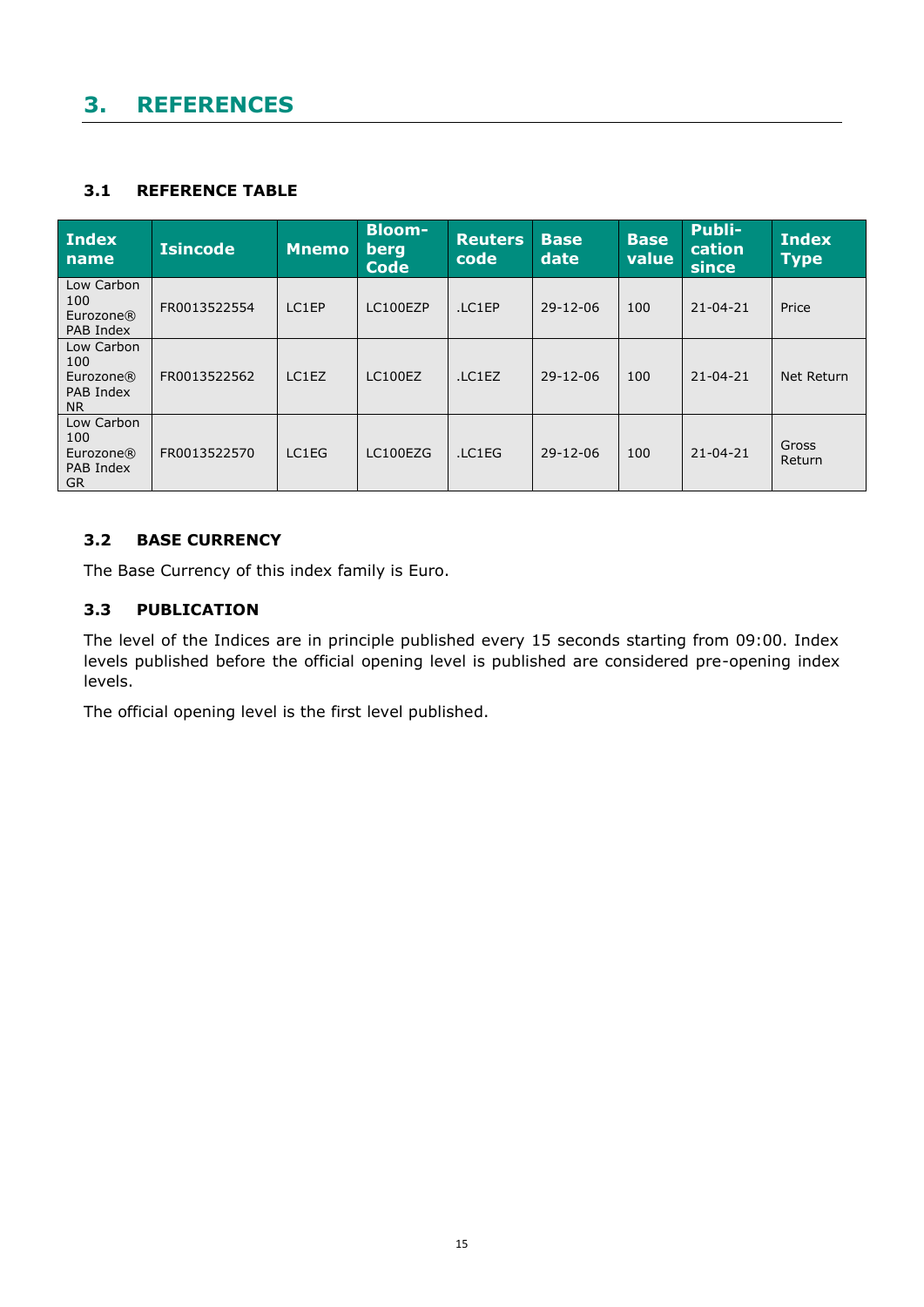# <span id="page-17-0"></span>**4. DATA PROVIDER SPECIFICATION**

# <span id="page-17-1"></span>**4.1 UNITED NATIONS GLOBAL COMPACT**

| <b>FEBELFIN Standards</b>                    |                                                                                                                                                                                                                               |                                          | <b>Vigeo-Eiris Moody's research</b>                                                                                                                                                                                                                                                                                                                                                                                                                                                                                                                                                                                                                                                                                                                                           |                                                                                   |
|----------------------------------------------|-------------------------------------------------------------------------------------------------------------------------------------------------------------------------------------------------------------------------------|------------------------------------------|-------------------------------------------------------------------------------------------------------------------------------------------------------------------------------------------------------------------------------------------------------------------------------------------------------------------------------------------------------------------------------------------------------------------------------------------------------------------------------------------------------------------------------------------------------------------------------------------------------------------------------------------------------------------------------------------------------------------------------------------------------------------------------|-----------------------------------------------------------------------------------|
| Category                                     | <b>Topic</b>                                                                                                                                                                                                                  | <b>Thresholds</b><br>required<br>by 2025 | <b>VE Research line</b>                                                                                                                                                                                                                                                                                                                                                                                                                                                                                                                                                                                                                                                                                                                                                       | <b>Exclusion</b><br>threshold                                                     |
| <b>UN</b><br>Global<br>Compact<br>violations | Unacceptable GHG<br>emissions                                                                                                                                                                                                 | Investor<br>Decision                     | Carbon Footprint Grade (A, B, C, D)<br>Carbon Footprint Grade:<br>This is a scale attached to the absolute carbon<br>footprint, scope 1 & 2, including the following<br>greenhouse gases: Carbon Dioxide, Methane,<br>Hydrofluorocarbons,<br>Nitrous<br>Oxide,<br>Sulfur<br>Hexafluoride,<br>Perfluorocarbons,<br>Nitrogen Trifluoride<br>A - Moderate : < 100 000 teq CO2<br>B-Significant: 100 000 - 1 000 000 teq CO2<br>C-High: 1 000 000 - 10 000 000 teq CO2<br>D- Intense : >= 10 000 000 teq CO2<br><b>Energy Transition Score (0-100)</b><br>Energy transition Score reflects the strategic<br>approach to reduce companies emissions and<br>adapt their business model to address the<br>risks and opportunities tied to the transition<br>to a low carbon economy. | if<br>Exclusion<br>carbon grade $=$<br>D and Energy<br>transition<br>Score $< 50$ |
|                                              | Serious<br>or<br>systematic human<br>right violations<br>Serious violations<br>in situation of war<br>or conflict<br>Gross corruption<br>Severe<br>environmental<br>damage<br>of<br>Violation<br>fundamental<br>ethical norms |                                          | <b>UN Global Compact Research</b><br>Level of Integration of GC principles<br>5-scale opinion regarding overall integration<br>of UNGC principles.<br>The UNGC analysis covers Human Rights,<br>Labour, Environment, Corruption topics. It<br>also takes in account controversies affecting<br>the topics mentioned above, revenues from<br>controversial weapons and tobacco<br>Advanced<br>High<br>Average<br>Limited<br>Non communicative and/or controversial                                                                                                                                                                                                                                                                                                             | Non<br>communicative<br>and/or<br>controversial                                   |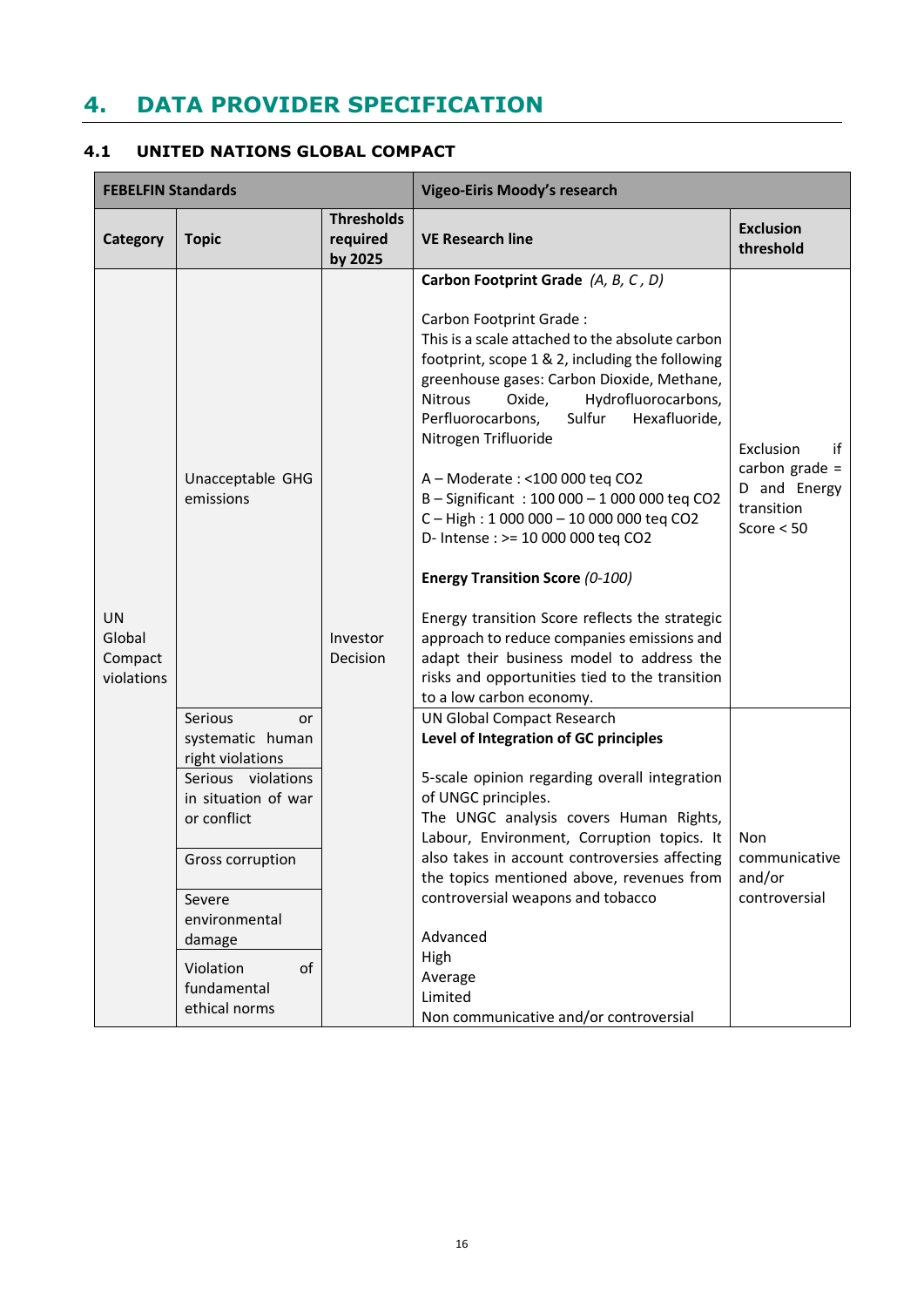# <span id="page-18-0"></span>**4.2 OTHER SCREENINGS BASED ON V.E DATA**

| <b>Step</b>        | <b>Screening</b>         | <b>V.E field</b>                                                                                                                                         | <b>V.E field description</b>                                                                                                            | <b>Exclusion rule</b>                                                                                            |                                                                                                                 |  |
|--------------------|--------------------------|----------------------------------------------------------------------------------------------------------------------------------------------------------|-----------------------------------------------------------------------------------------------------------------------------------------|------------------------------------------------------------------------------------------------------------------|-----------------------------------------------------------------------------------------------------------------|--|
| Step 2e            | Tobacco<br>production    | TOB1.2                                                                                                                                                   | Percentage of revenue derived from<br>production of tobacco                                                                             | exclusion if >0%                                                                                                 |                                                                                                                 |  |
|                    |                          | <b>FOSF2.1</b>                                                                                                                                           | Percentage of revenue derived from<br>coal mining (estimate range).                                                                     |                                                                                                                  |                                                                                                                 |  |
|                    |                          | <b>FOSF2.2</b>                                                                                                                                           | Percentage of revenue derived from<br>thermal coal mining and power<br>generation (estimate range).                                     |                                                                                                                  |                                                                                                                 |  |
|                    |                          | FOSF2.4                                                                                                                                                  | Percentage of revenue derived from<br>coal power generation (estimate<br>range).                                                        |                                                                                                                  |                                                                                                                 |  |
| Step 2f            | <b>Fossil Fuel</b>       | <b>FOSF3.1</b>                                                                                                                                           | Percentage of revenue derived from<br>tar sands or oil shale extraction<br>projects or services (estimate<br>range).                    | exclusion if >0%                                                                                                 |                                                                                                                 |  |
|                    | <b>FOSF3.2</b>           | Percentage of revenue derived from<br>tar sands or oil shale extraction<br>(estimate range).                                                             |                                                                                                                                         |                                                                                                                  |                                                                                                                 |  |
|                    |                          | <b>FOSF3.4</b>                                                                                                                                           | Type(s) of other unconventional oil<br>and gas sources and technologies<br>the company is involved in.<br>(includes hydraulic fracking) |                                                                                                                  |                                                                                                                 |  |
| Nuclear<br>Step 2g | NUCL1.1                  | Percentage of revenue derived from<br>electricity from nuclear power<br>stations, or from supplying products<br>or services for them (estimate<br>range) | Exclusion if:<br>1/ NUCL1.5 is true                                                                                                     |                                                                                                                  |                                                                                                                 |  |
|                    |                          | <b>NUCL1.2</b>                                                                                                                                           | Whether the company owns /<br>operates nuclear power stations, or<br>only sell nuclear-generated<br>electricity.                        | 2/ NUCL1.1 ≥5% with either<br>- NUCL1.4 filled with "Nuclear parts and                                           |                                                                                                                 |  |
|                    |                          | NUCL1.4                                                                                                                                                  | Type(s) of products and services the<br>company provides to the nuclear<br>industry.                                                    | services" or "Conventional parts and<br>services"<br>- or NUCL1.2 is 'Generation' or 'Sales'                     |                                                                                                                 |  |
|                    |                          | NUCL1.5                                                                                                                                                  | Whether the company is involved in<br>uranium mining                                                                                    |                                                                                                                  |                                                                                                                 |  |
|                    | Controversial<br>weapons | MIL1.2                                                                                                                                                   | Whether the company is involved in<br>controversial weapons or their key<br>components.                                                 | Binary field. If involved ("1"), then<br>exclusion.                                                              |                                                                                                                 |  |
| Step 2h            | Conventional<br>weapons  | MIL1.4                                                                                                                                                   |                                                                                                                                         | Percentage of revenue derived from<br>the production of conventional<br>weapons systems (estimate range).        | The sum of the individual involvements<br>should be <5%. For the calculation, the<br>upper bound is considered. |  |
|                    |                          | MIL1.5                                                                                                                                                   | Percentage of revenue derived from<br>the production of key parts or<br>services for conventional weapons<br>systems (estimate range).  | Are added for the calculation the fields<br>MIL1.4, MIL.5 and CFA1.2.<br>This latest is used under the condition |                                                                                                                 |  |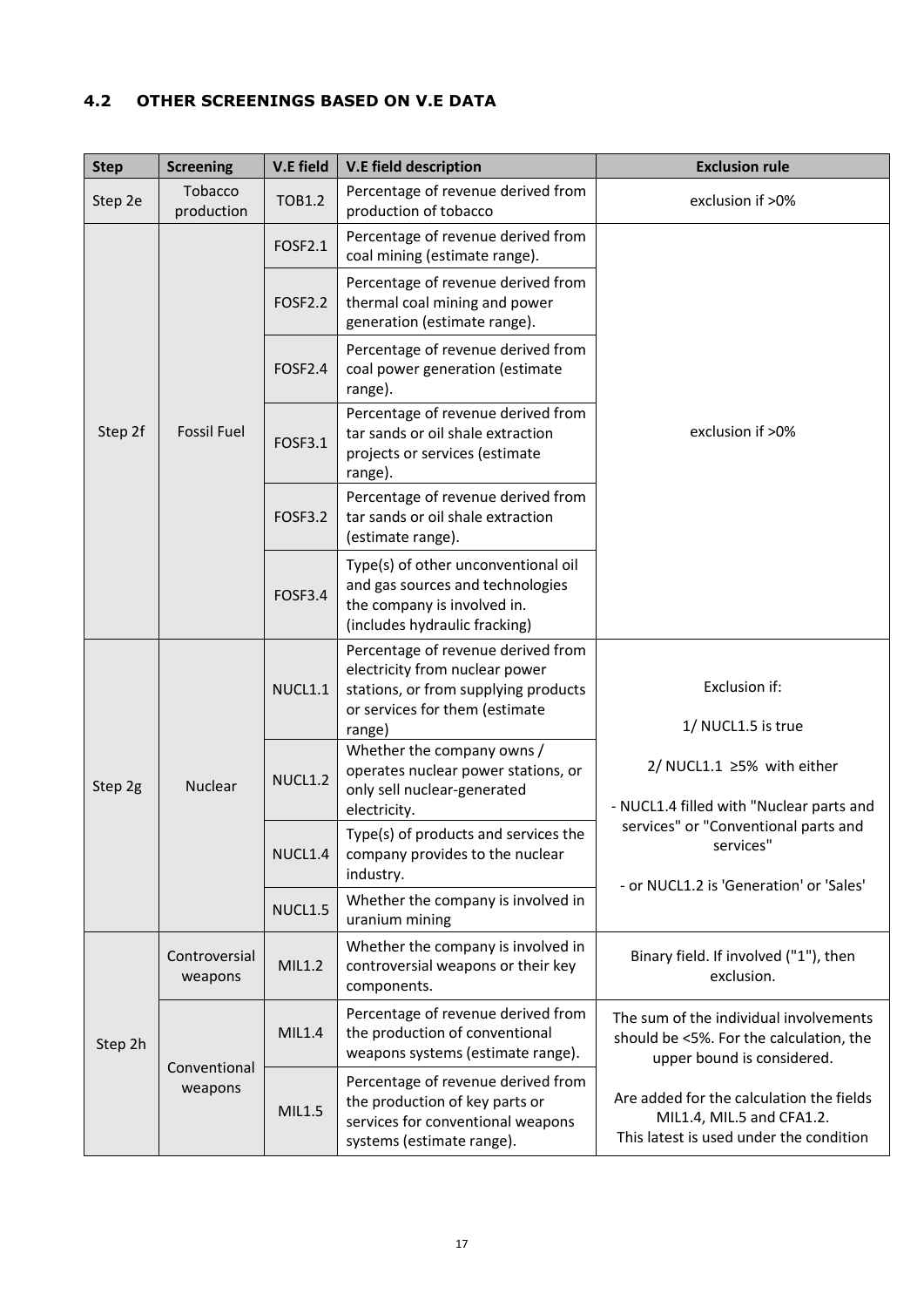| Civilian | <b>CFA1.2</b> | Percentage of revenue derived from<br>the production of civilian firearms<br>or related products (estimate<br>range). | that CFA1.3 is 'Firearms and<br>ammunitions' and/or 'Key parts or<br>services' and/or 'Semi-automatic rifles' |  |
|----------|---------------|-----------------------------------------------------------------------------------------------------------------------|---------------------------------------------------------------------------------------------------------------|--|
|          | firearms      | <b>CFA1.3</b>                                                                                                         | Type(s) of civilian firearms or<br>firearms-related products produced<br>or sold by the company.              |  |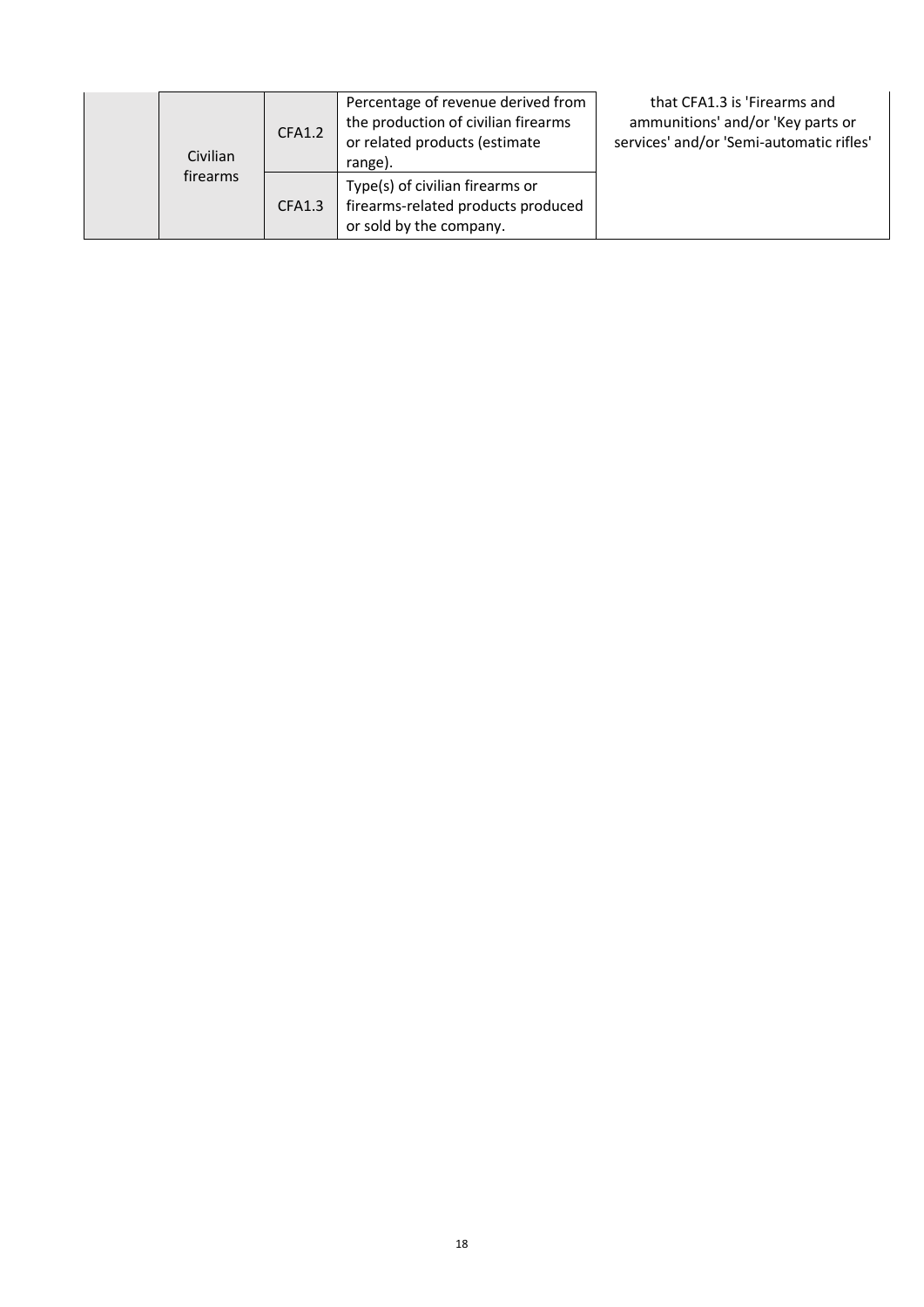# <span id="page-20-0"></span>**5. ESG DISCLOSURES**

# **EXPLANATION OF HOW ESG FACTORS ARE REFLECTED IN THE KEY ELEMENTS OF THE BENCHMARK METHODOLOGY**

| Item 1. Name of the benchmark administrator.                                                                                 | <b>Euronext Paris</b>                                                                                                                                                                                                                                                               |
|------------------------------------------------------------------------------------------------------------------------------|-------------------------------------------------------------------------------------------------------------------------------------------------------------------------------------------------------------------------------------------------------------------------------------|
| Item 2. Type of benchmark                                                                                                    | <b>Equity Benchmark</b>                                                                                                                                                                                                                                                             |
| Item 3. Name of the benchmark or family of<br>benchmarks.                                                                    | • Low Carbon 100 Eurozone PAB index                                                                                                                                                                                                                                                 |
| Item 4. Does the benchmark methodology for the<br>benchmark or family of benchmarks take into account<br><b>ESG factors?</b> | <b>Yes</b>                                                                                                                                                                                                                                                                          |
| the benchmark methodology and how they are used for selection, weighting and exclusion                                       | Item 5. If the response to Item 4 is positive, please find below the ESG factors that are taken into account in                                                                                                                                                                     |
| a) List of environmental factors considered:                                                                                 | Selection:                                                                                                                                                                                                                                                                          |
|                                                                                                                              | .Up to 15% ('NG') best "green companies" that have<br>the highest of their turnover related to "low carbon"<br>technologies (renewables or energy efficiency) and<br>being part of the ICB sectors 601020, 501010,<br>651010, 502020, 502040, 502060.                               |
|                                                                                                                              | · ('100%- NG') best climate score (combined<br>Carbone4 & CDP score)                                                                                                                                                                                                                |
|                                                                                                                              | Exclusion:                                                                                                                                                                                                                                                                          |
|                                                                                                                              | • Companies included in the ICB sectors: Tobacco,<br>Defense, Aerospace and Oil Equipment & Services                                                                                                                                                                                |
|                                                                                                                              | • Companies with ESG controversies                                                                                                                                                                                                                                                  |
|                                                                                                                              | • Companies involved in the production of Tobacco                                                                                                                                                                                                                                   |
|                                                                                                                              | • Companies involved in Fossil Fuel activities                                                                                                                                                                                                                                      |
|                                                                                                                              | • Companies involved in Nuclear activities                                                                                                                                                                                                                                          |
|                                                                                                                              | involved<br>Controversial<br>Companies<br>in<br>and<br><b>Conventional Weapons</b>                                                                                                                                                                                                  |
|                                                                                                                              | • Companies facing controversies with regards to the<br><b>UNGC</b>                                                                                                                                                                                                                 |
|                                                                                                                              | Weighting:                                                                                                                                                                                                                                                                          |
|                                                                                                                              | • The total weight of the "green companies" is set at<br>5 % by the committee.                                                                                                                                                                                                      |
|                                                                                                                              | . The total weight of the "non-green companies" is<br>95%. The weights of each ICB supersector is<br>proportional to the related universe. Within each<br>super-sector, the weight of each company is made<br>proportional to the universe.                                         |
|                                                                                                                              | • Modified weighting based on Climate score, sectorial<br>allocation,<br>Green<br>and<br>Free Float Market<br>&<br>Capitalisation. Weighting adjustments to meet Paris<br>Aligned Benchmark objectives.                                                                             |
|                                                                                                                              | • If the weights stemming from the core methodology<br>and alignment of High Carbon Impact sections do not<br>satisfy the decarbonization targets, we proceed to an<br>iterative reweighting of the constituents. The weight<br>of the highest Weighted Carbon Intense stock in the |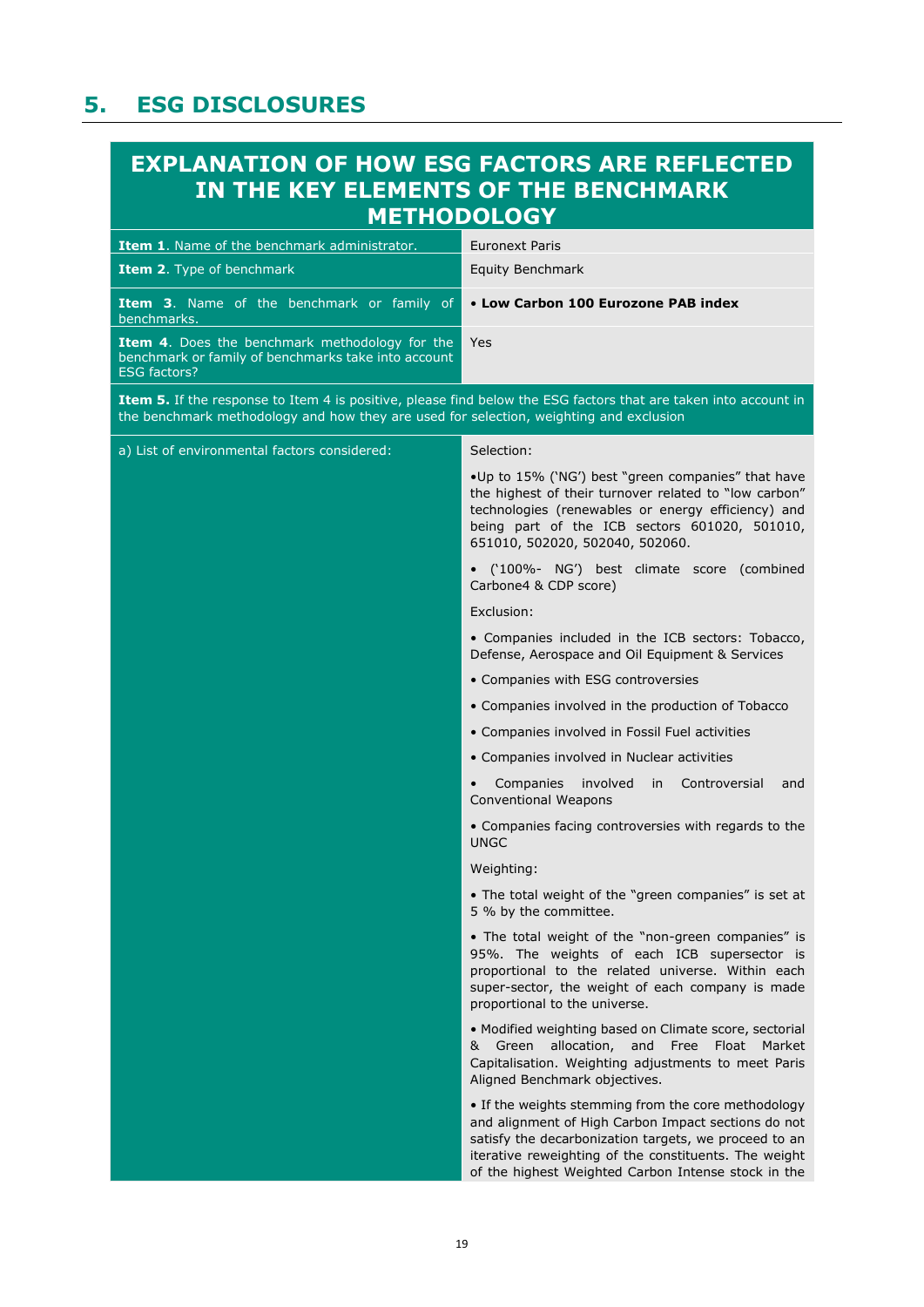|                                                                                                                                                          | index is diminished up to 30% and rebalanced in in its<br>Super-sector, to less Carbon Intense companies. We<br>reiterate this process with a second company if<br>needed and so on, until the index is compliant with<br>the PAB Carbon Intensity requirements.                                                                                        |
|----------------------------------------------------------------------------------------------------------------------------------------------------------|---------------------------------------------------------------------------------------------------------------------------------------------------------------------------------------------------------------------------------------------------------------------------------------------------------------------------------------------------------|
| b) List of social factors considered:                                                                                                                    | Exclusion:                                                                                                                                                                                                                                                                                                                                              |
|                                                                                                                                                          | The 30 companies with the lowest-ranking average<br>Social & Governance score are excluded. In case of<br>equal average score, the company with the best Social<br>score will be preferred.                                                                                                                                                             |
| c) List of governance factors considered:                                                                                                                | Exclusion:                                                                                                                                                                                                                                                                                                                                              |
|                                                                                                                                                          | The 30 companies with the lowest-ranking average<br>Social & Governance score are excluded. In case of<br>equal average score, the company with the best Social<br>score will be preferred.                                                                                                                                                             |
| Item 6. Data and standards used.                                                                                                                         |                                                                                                                                                                                                                                                                                                                                                         |
| a) Data input.                                                                                                                                           | V.E:                                                                                                                                                                                                                                                                                                                                                    |
| (i) Describe whether the data are reported, modelled                                                                                                     | • Social score                                                                                                                                                                                                                                                                                                                                          |
| or, sourced internally or externally.<br>(ii) Where the data are reported, modelled or sourced<br>externally, please name the third-party data provider. | The Social pillar gathers all of the Equitics©<br>sustainability criteria that pertain to the company's<br>social impacts providing a comprehensive overview of<br>its managerial approach. The content of this pillar<br>integrates the analysis of Human Resources, Human<br>Rights, Community Involvement and<br><b>Business</b><br>Behavior issues. |
|                                                                                                                                                          | • Corporate Governance score                                                                                                                                                                                                                                                                                                                            |
|                                                                                                                                                          | Within the Corporate Governance domain, there are<br>four underlying criteria that structure the<br>assessment framework and build the Responsible<br>Corporate Governance Score:                                                                                                                                                                       |
|                                                                                                                                                          | CGV 1.1: Responsible Board Practice and<br>Organization.<br>CGV 2.1: Audit and Internal Controls.<br>CGV 3.1: Shareholder's Rights.<br><b>CGV</b><br>4.1:<br>Responsible<br>Executive<br>Remuneration.                                                                                                                                                  |
|                                                                                                                                                          | In addition to the traditional themes of Corporate<br>Governance that are addressed throughout national<br>codes, V.E analyses themes specific to CSR                                                                                                                                                                                                   |
|                                                                                                                                                          | CDP:<br>A being excellent and D- poor. The F score (Failure to<br>disclose) is given to a company part of the sample but<br>not responding to disclose CDP methodology is<br>available on: www.cdp.net.                                                                                                                                                 |
|                                                                                                                                                          | Carbone 4:<br>1 being excellent and 5 being poor. The full Carbon4<br>methodology<br>Finance<br>available<br>is<br>on:<br>www.carbone4.com.                                                                                                                                                                                                             |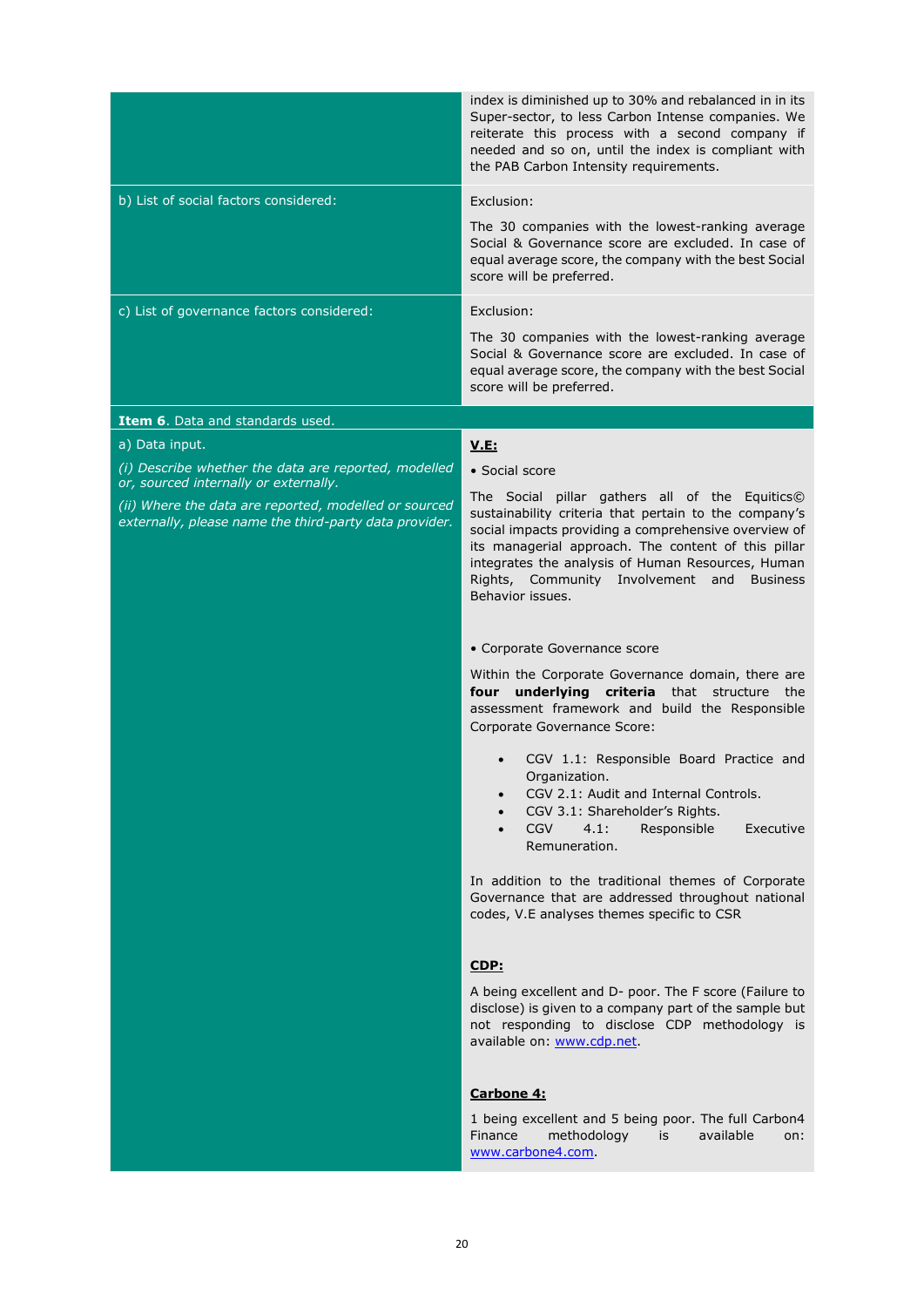| b) Verification of data and guaranteeing the quality of<br>those data.<br>Describe how data are verified and how the quality of<br>those data is ensured. | V.E Carbone 4 and CDP represents and warrants that<br>to the best of its knowledge the Methodology is robust<br>and reliable, rigorous, and capable of validating and<br>verifying including, but not limited to, the following:<br>· shall promptly correct any errors made in its<br>computations of the Data and inform Euronext<br>thereof, immediately.<br>• periodically review the Methodology<br>• has clear written rules identifying how and when<br>discretion may be exercised when deviating from the |
|-----------------------------------------------------------------------------------------------------------------------------------------------------------|--------------------------------------------------------------------------------------------------------------------------------------------------------------------------------------------------------------------------------------------------------------------------------------------------------------------------------------------------------------------------------------------------------------------------------------------------------------------------------------------------------------------|
|                                                                                                                                                           | methodology<br>• will inform Euronext prior to making any material<br>change to the Methodology and will provide Euronext<br>with the rationale for such change.                                                                                                                                                                                                                                                                                                                                                   |
| c) Reference standards                                                                                                                                    | <b>V.E:</b>                                                                                                                                                                                                                                                                                                                                                                                                                                                                                                        |
| Describe the international standards used in the<br>benchmark methodology.                                                                                | The methodology behind ESG performance indicators<br>and the assessment of controversies severity is based<br>on the following international standards:                                                                                                                                                                                                                                                                                                                                                            |
|                                                                                                                                                           | • Global Reporting Initiative (GRI)                                                                                                                                                                                                                                                                                                                                                                                                                                                                                |
|                                                                                                                                                           | • OECD Guidelines for Multinational Enterprises, and<br>sectorial guidance                                                                                                                                                                                                                                                                                                                                                                                                                                         |
|                                                                                                                                                           | G20/OECD<br>recommendations<br>Corporate<br>on<br>governance                                                                                                                                                                                                                                                                                                                                                                                                                                                       |
|                                                                                                                                                           | • UN Conventions and recommendations,                                                                                                                                                                                                                                                                                                                                                                                                                                                                              |
|                                                                                                                                                           | • UN Global Compact Principles                                                                                                                                                                                                                                                                                                                                                                                                                                                                                     |
|                                                                                                                                                           | • UN Sustainable Development Goals                                                                                                                                                                                                                                                                                                                                                                                                                                                                                 |
|                                                                                                                                                           | • ILO Conventions, including the core ones, and<br>recommendations                                                                                                                                                                                                                                                                                                                                                                                                                                                 |
|                                                                                                                                                           | • TFCD recommandations                                                                                                                                                                                                                                                                                                                                                                                                                                                                                             |
|                                                                                                                                                           | • Paris Agreement (UNFCCC)                                                                                                                                                                                                                                                                                                                                                                                                                                                                                         |
|                                                                                                                                                           | <u>Carbon4 Finance:</u>                                                                                                                                                                                                                                                                                                                                                                                                                                                                                            |
|                                                                                                                                                           | Carbon 4 Finance score is based on GHG emissions.<br>These emissions are calculated based on the GHG<br>Protocol standard.                                                                                                                                                                                                                                                                                                                                                                                         |
|                                                                                                                                                           | CDF:                                                                                                                                                                                                                                                                                                                                                                                                                                                                                                               |
|                                                                                                                                                           | CDP do not produce the methodology using an<br>international standard, however do include elements<br>of international standards in what we incentivize, ie<br>all of the verification is based on international<br>standards, the targets and specifically the push for<br>SBT is a de facto standard.                                                                                                                                                                                                            |
| <b>Information updated on:</b>                                                                                                                            | January 2022                                                                                                                                                                                                                                                                                                                                                                                                                                                                                                       |